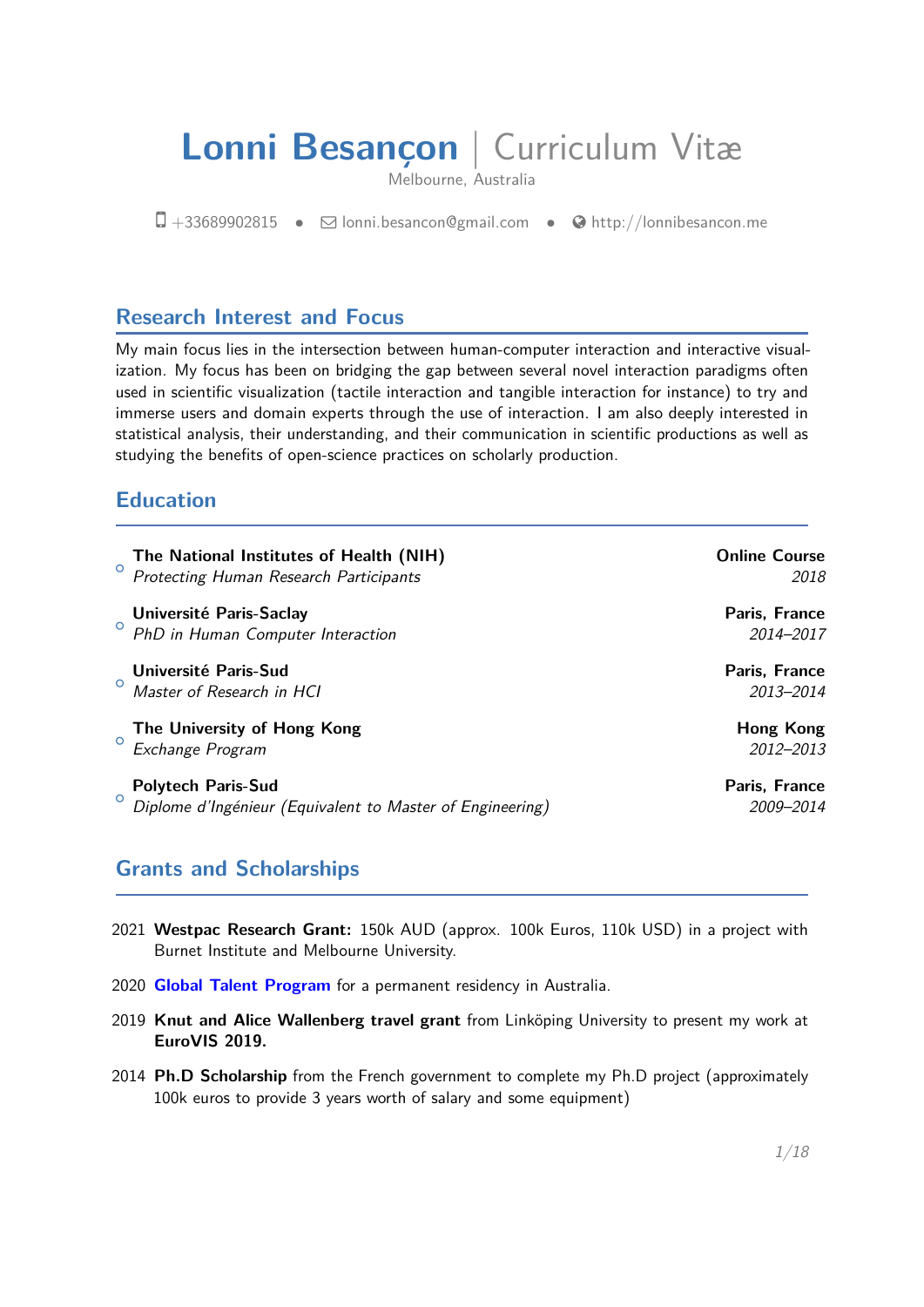## **Awards**

- 2021 **Best Paper Honorable Mention Award** for "The MADE-Axis: a Modular Actuated Device to Embody the Axis of a Data Dimension" at the ACM ISS 2021 conference
- 2021 **Special Recognitions for one Outstanding Review** at IEEE ISMAR 2021.
- 2019 **Special Recognitions for one Outstanding Review** at ACM CHI 2019.
- 2018 **Second price of the prix de these GDR-IGRV** for my Ph.D thesis "An Interaction Continuum for 3D Dataset Visualization."
- 2017 **Best Paper Honorable Mention Award** for "Pressure-Based Gain Factor for Mobile 3D Interaction using Locally-Coupled Devices" at the ACM CHI 2017 conference

# **Teaching and Supervision**

| Since 2021 Co-advisor of Shaozhang.Dai's PhD thesis. |  |
|------------------------------------------------------|--|

Since 2021 Co-advisor of Vahid Pooryousef's PhD thesis.

Since 10/2018 External advisor of Mickael Sereno's PhD thesis.

2019–2021. Co-advisor of Kahin Akram Hassan's PhD thesis.

2017–2020 External advisor of Xiyao Wang's PhD thesis.

#### **Undergraduate & Graduate Student Supervisions**. . . . . . . . . . . . . . . . . . . . . . . . . . . . . . . . . . . . . . . . . . . . . .

- 11/2021–03/2022 Principal Advisor of Ishwari Bade for a summer internship (12 weeks). Visualization of Spotify data.
- 04/2017–09/2017 Advisor of Xiyao Wang: Master's thesis. Augmenting tactile interaction with pressure input.
- 06/2017–09/2017 Advisor of Marie Cheng: research internship. Back of device pressure sensing for gain factor control.

**Teaching Experience..........** 

- 2019 Introduction to Information Visualization (student projects). Linköping University. 12 hours
- 2014–2017 Interactive Information Visualization (student projects and lab sessions). Université Paris Saclay. 12h per year
- 2016, 2017 Advanced Algorithms and Graph Theory (some lectures and all tutorials),. Université Paris Saclay. 30h per year
- 2014–2017 Algorithms and Data Structures (tutorials). Université Paris Saclay. 15–20h per year.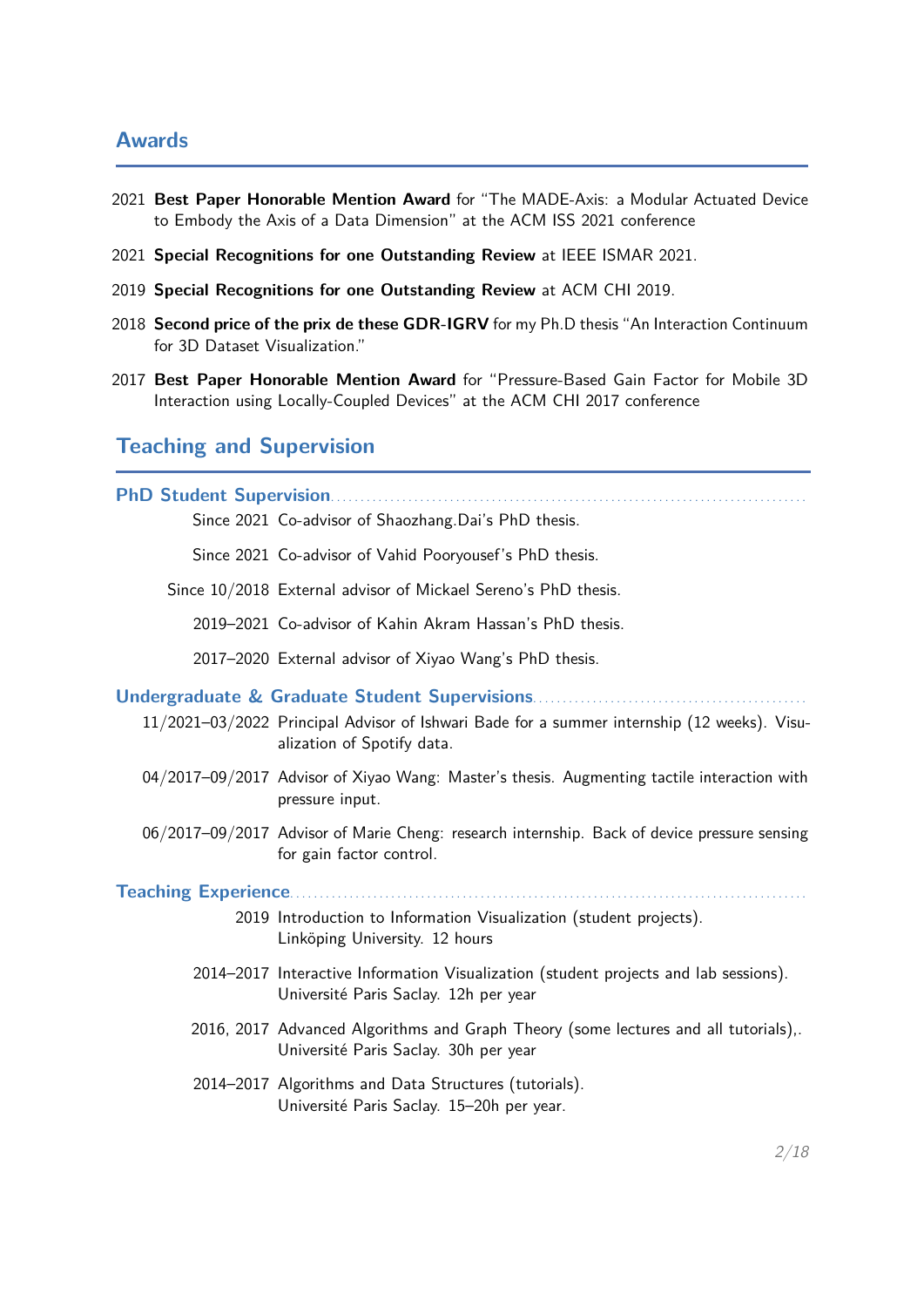- 2015 Computer Network and Security (tutorials). Université Paris Saclay. 20h
- 2014 Assembly Language (Tutorial). Université Paris Saclay. 4h.

## **Community Service and Activities**

Despite my relatively short career in academia, I have reviewed 350+ papers for conferences and journals and served in multiple Program Committees or Editorial Boards.

Scientific Journal Boards. . . . . . . . . . . Since 2021 Review Board of Frontiers in [Computer Graphics and Visualization](https://www.frontiersin.org/journals/computer-science/sections/computer-graphics-and-visualization#editorial-board) Since 2018 International Journal of Virtual Reality **Program Committees**. . . . . . . . . . . . . . . . . . . . . . . . . . . . . . . . . . . . . . . . . . . . . . . . . . . . . . . . . . . . . . . . . . . . . . . . . . . . . . . . . . . . . . CHI Program Committee for ACM CHI Papers (2022) CHI Program Committee for ACM CHI Posters/LBW (2019–2021) VR Program Committee for IEEE VR Papers (2019–2022) ISMAR Program Committee for ISMAR Papers (2021) GI Program Committee for GI Papers (2020) ISS Program Committee for ISS Papers (2020) VIS Program Committee for IEEE VIS-Infovis Short Papers (2019, 2020) PacificVIS Program Committee for PacificVIS Notes/Short Papers (2020 – 2022) ICMI Program Committee for ICMI Papers (2021). Eurovis Program Committee for Eurovis Short Papers (2018–2021) Eurovis Program Committee for Eurovis Posters (2018, 2019) ICAT-EGVE Program Committee for ICAT-EGVE Papers (2020,2021) Interact Program Committee for Short Papers (2021) IHM Program Committee for IHM Papers (2018,2021) TEI Program Committee for TEI Late-Breaking Work ISMAR Program Committee for ISMAR Posters (2020) **Chairing and Organizing of Scientific Events**. . . . . . . . . . . . . . . . . . . . . . . . . . . . . . . . . . . . . . . . . . . . . . . . . . . . .

Since 2020 Co-chair of Open Practices for IEEE VIS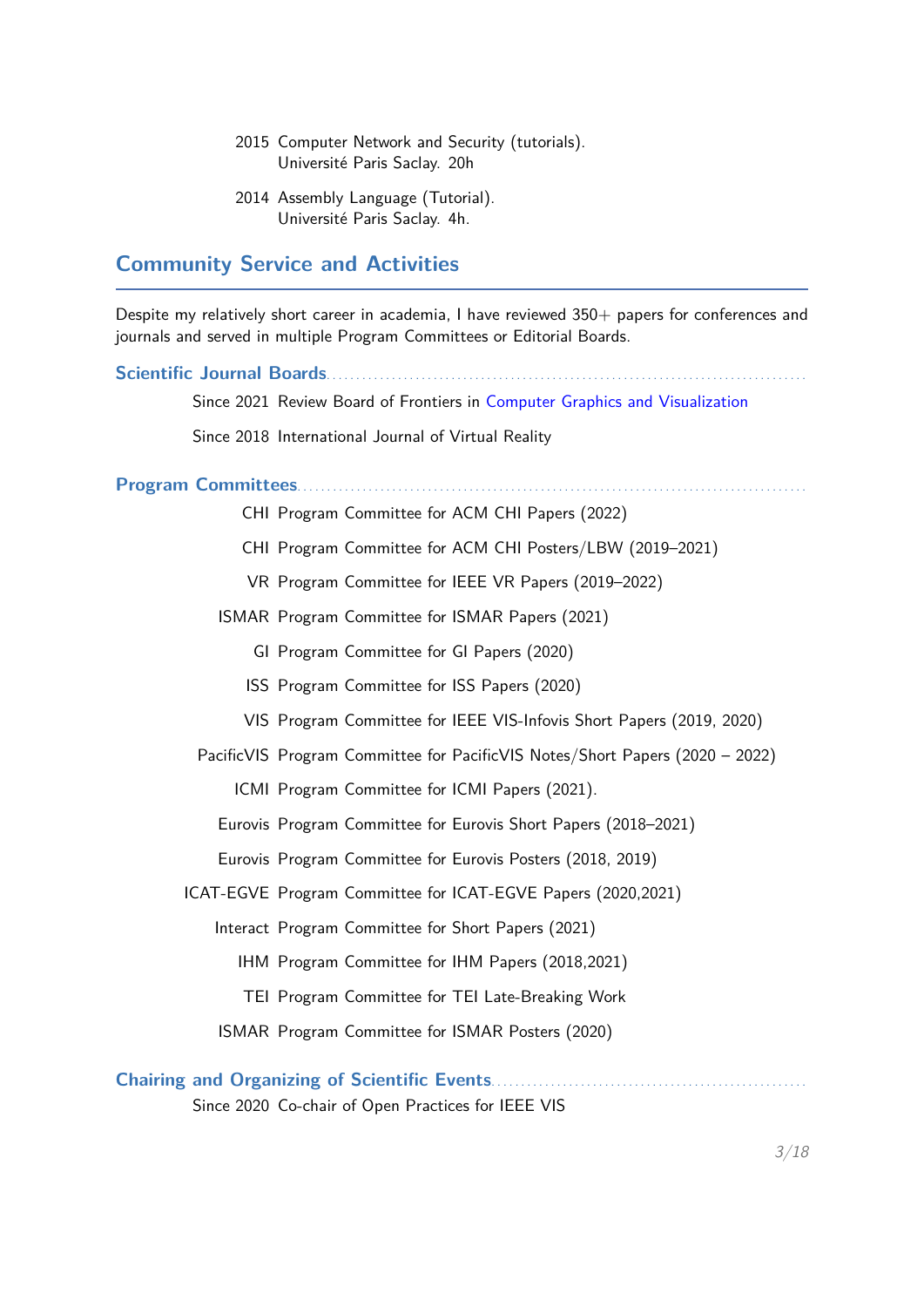- 2021 eLife Sprint hackathon participation
- 2021 Co-organizer of the first alt.VIS workshop at IEEE VIS
- 2021 Co-chair of alt.IHM at the IHM conference (French version of ACM CHI).
- 2020 Co-organizer of the 1st edition of the FailFest workshop at IEEE VIS 2020.
- 2020 Co-organizer of the 1st national junior faculty meeting in Sweden "Sustainable development of future academia in Sweden."
- 2019-2020 Co-chair of the Junior Faculty at Linköping University which aims at providing workshops, seminars and guidance to students and Early-Career Researchers (ECRs).
	- 2019 Co-organized the Open Science Meetup of the IEEE VIS conference

## **Awards Committees**. . . . . . . . . . . . . . . . . . . . . . . . . . . . . . . . . . . . . . . . . . . . . . . . . . . . . . . . . . . . . . . . . . . . . . . . . . . . . . . . . . . . . . . .

- 2022 CHI Best Paper Committee
- 2021 MobileHCI Best Paper Committee
- 2021 EuroVIS Best Poster Committee

## **Scientific Outreach and Communication**. . . . . . . . . . . . . . . . . . . . . . . . . . . . . . . . . . . . . . . . . . . . . . . . . . . . . . . . . . .

| Since January 2021 Creator and organizer of Monash ReproducibiliTea.                                                                                       |
|------------------------------------------------------------------------------------------------------------------------------------------------------------|
| Since January 2021 Moderator of r/science on Reddit.                                                                                                       |
| Since June 2020 Co-editor of Binaire, a tech- and research-oriented blog partnered with Le<br>Monde that aims vulgarizing computer-science related topics. |
| Since 2018 Wikipedia contributor in French and English                                                                                                     |
|                                                                                                                                                            |

## **Reviewing for Grant Applications**. . . . . . . . . . . . . . . . . . . . . . . . . . . . . . . . . . . . . . . . . . . . . . . . . . . . . . . . . . . . . . . . . . . . .

ANR Programme Jeunes Chercheuses et Jeunes Chercheurs (2018)

## **Reviewing for Journals**. . . . . . . . . . . . . . . . . . . . . . . . . . . . . . . . . . . . . . . . . . . . . . . . . . . . . . . . . . . . . . . . . . . . . . . . . . . . . . . . . . . .

Nature **Nature Scientific Reports**. (2 papers)

Royal Society **Royal Society Open Science** (1 paper)

BMJ **BMJ Open, the British Medical Journal** (3 papers)

- TVCG **IEEE Computer Society TVCG journal** (6 papers)
- TVCG **IEEE Computer Society TVCG journal for the IEE VR Conference** (13 papers)
- BMC BMC Research Integrity and Peer Review. (1 paper)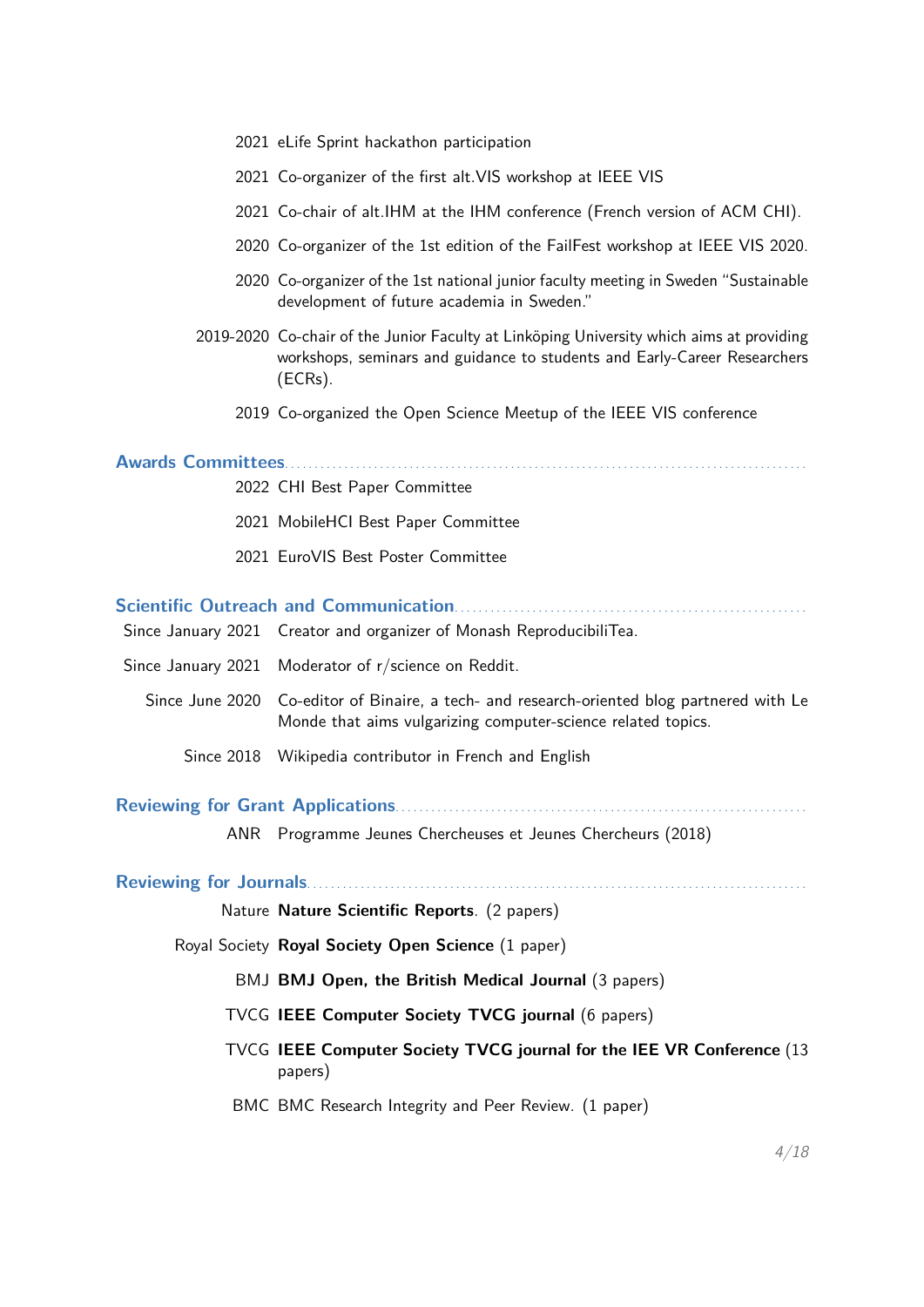| CGF Wiley Computer Graphics Forum (1 STAR)                                                                                               |
|------------------------------------------------------------------------------------------------------------------------------------------|
| ToH IEEE Transactions on Haptics (1 paper)                                                                                               |
| JCCH ACM Journal on Computing and Cultural Heritage (2 papers)                                                                           |
| Consumer Electronic IEEE Consumer Electronic Journal, Special edition on Advanced Interaction<br>and Virtual/Augmented Reality (1 paper) |
| Springer Scientometrics (3 papers)                                                                                                       |
| Elsevier Computer & Graphics (3 papers)                                                                                                  |
| CG&A IEEE Computer Graphics and Applications (2 papers)                                                                                  |
| Geoscience Communication Open review of a paper about the benefits of including ECRs in reviewing<br>process                             |
| Springer Genetic Programming and Evolvable Machines, special issue on visualization.<br>$(1$ paper)                                      |
| IEEE Transactions on Instrumentation and Measurement (1 paper)                                                                           |
| MDPI Information (3 papers)                                                                                                              |
| JIPH Elsevier Journal of Infection and Public Health (1 paper)                                                                           |

**Reviewing for Conferences/Symposia**. . . . . . . . . . . . . . . . . . . . . . . . . . . . . . . . . . . . . . . . . . . . . . . . . . . . . . . . . . . . . . .

- 3DUI 3 papers (2016, 2017)
- CHI 33 papers, 4 alt.chi, 34 posters (2016–2022)
- ICMI 17 papers (2016–2021)
- EuroVis 12 papers, 1 STAR, 6 posters (2018–2021)
	- GI 4 papers (2020)
- ICAT-EGVE 6 papers (2020,2021)
	- IHM 7 papers (2017–2021)
	- Interact 5 papers (2019–2021)
	- ISMAR 29 papers, 5 posters (2018–2021)
		- ISS 10 papers (2017–2021)
	- MobileHCI 3 posters (2018)
	- NordiCHI 1 paper (2018)
		- OzCHI 2 papers (2017)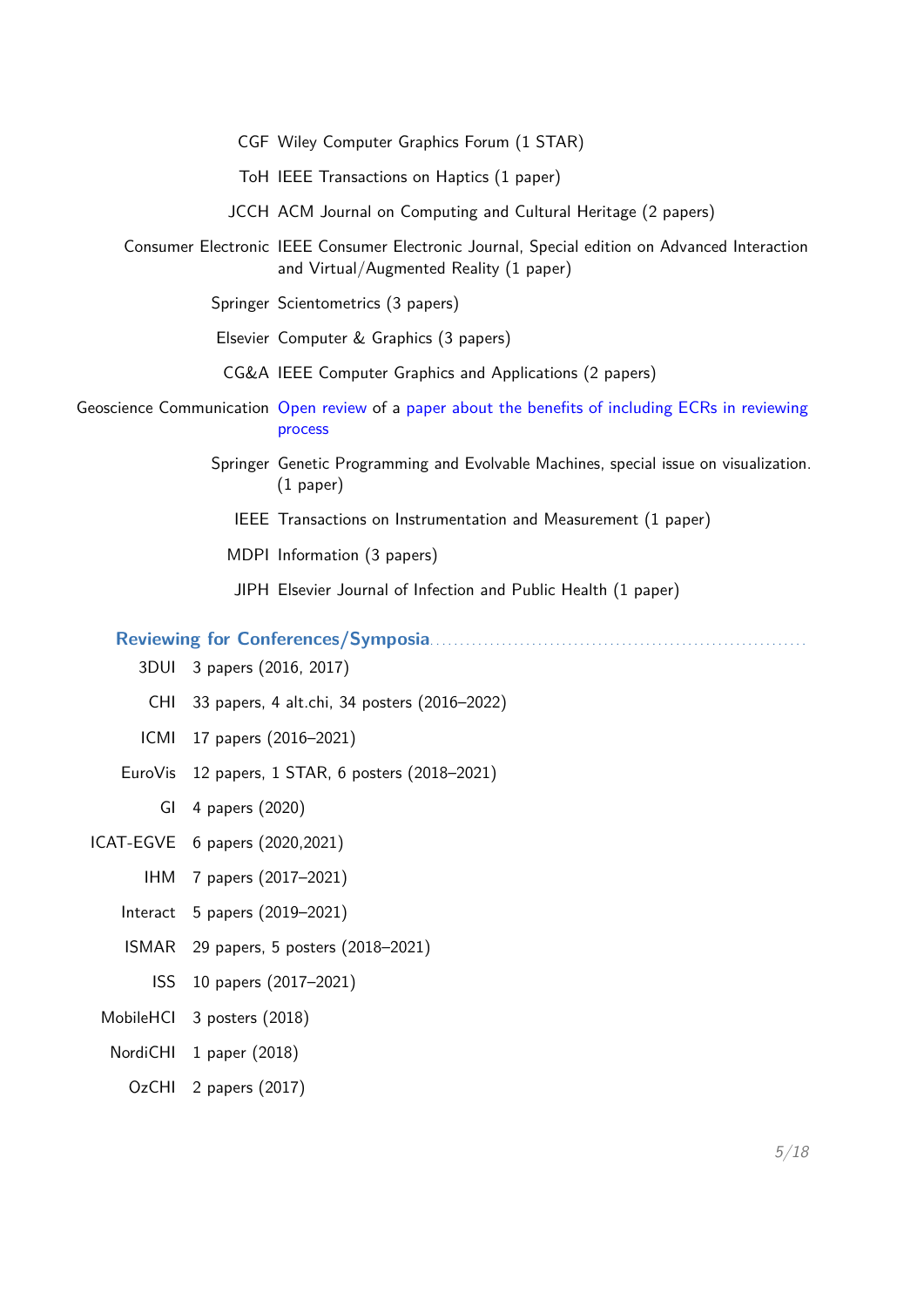PacificVIS 13 papers (2019–2022)

- SUI 5 papers (2016, 2018, 2019)
- TEI 7 papers, 5 posters (2018–2021)
- UIST 3 papers (2018, 2019)
- VRST 6 papers, 2 posters (2017–2019, 2021)
	- VIS 13 papers, 8 short papers, 3 alt.VIS (2019–2021)
	- VR 46 papers (2018–2022)

**Post Publiscation Peer Review**. . . . . . . . . . . . . . . . . . . . . . . . . . . . . . . . . . . . . . . . . . . . . . . . . . . . . . . . . . . . . . . . . . . . . . . . .

In addition to official peer-reviewing done for conferences and journals I have also provided reviews on already published communication on post-publication platforms. Some of these reviews have later been published (see my publications in Nature Scientific Reports or European Journal of Clinical Investigations).

Pubpeer 9 comments (Since 2021)

# **Dissemination**

**Invited Talks** 

Talks from conference papers only appear in the publication list at the end of this document.

- 2021 Riot Science Club: ["Towards a better understanding and communication of uncertainty](https://www.youtube.com/watch?v=i-x6QNVn-jU) [in empirical research"](https://www.youtube.com/watch?v=i-x6QNVn-jU), invited talk (online).
- 2021 Glasgow Reproducibilitea: "Towards a better understanding and communication of uncertainty in empirical research", invited talk (online).
- 2021 UniLaSalle, France: "Towards a better understanding and communication of uncertainty in empirical research", invited talk (online).
- 2021 Monash University: "Why on earth would anyone ever be interested in my career?", career talk with PhD students.
- 2021 IBM Research, Zurich: "Towards a better understanding and communication of uncertainty in empirical research", invited talk (online).
- 2021 ReproducibiliTea Surrey: "Scientists stand up for academic whistleblowers" Online. ReproducibiliTea Surrey
- 2021 ReproducibiliTea Zurich: "Open Science Saves Lives." Online. ReproducibiliTea Zurich
- 2021 "Towards a better understanding and communication of uncertainty in empirical research", invited talk, Statistics Department, Monash University.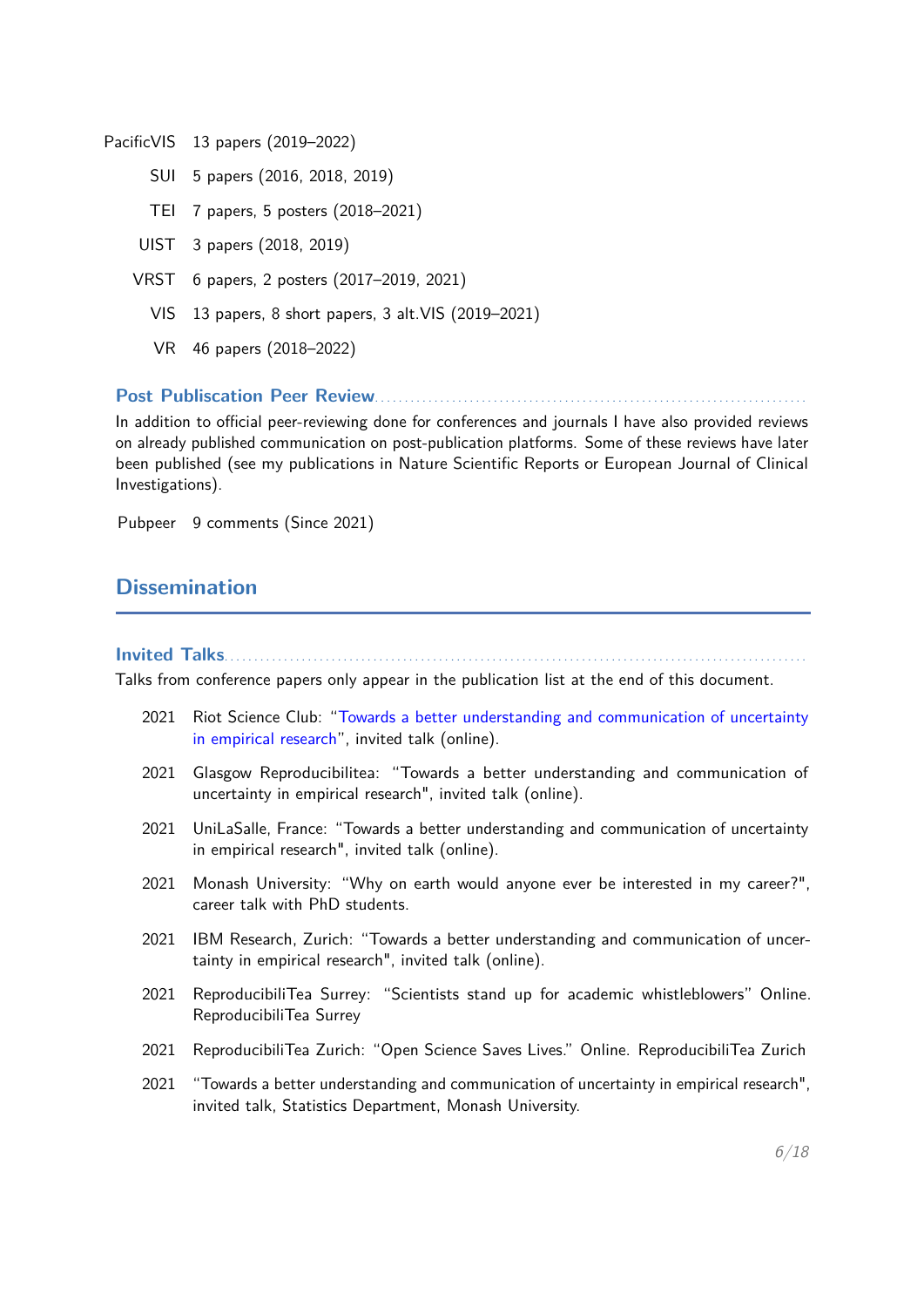- 2021 Panel: ["Open Research: A vision for the future"](https://www.youtube.com/watch?v=6p_qxHMKGDo) Online. RIOT Science Club.
- 2021 The Future Of Open Research: ["Open Science Saves Lives."](https://www.youtube.com/watch?v=puQTPDxWI9I) Online. RIOT Science Club.
- 2020 ReproducibiliTea Mexico: "Open Science Saves Lives." Online. ReproducibiliTea Mexico
- 2020 Edinbourgh ReproducibiliTea: ["Open Science Saves Lives."](https://www.youtube.com/watch?v=puQTPDxWI9I) Online. Edinbourgh ReproducibiliTea
- 2020 UCL ReproducibiliTea: ["Open Science Saves Lives."](https://www.eventbrite.co.uk/e/open-science-saves-lives-lessons-from-covid-19-with-dr-lonni-besancon-tickets-127845301739) Online. UCL ReproducibiliTea
- 2020 National Junior Faculty of Sweden: Improving research culture Open Science & Open Access.
- 2019 **TEDx**:["TEDx Automatic Visual Censoring: from Science-Fiction to Reality"](https://www.youtube.com/watch?v=pDHomZ8FEoU), TEDx Norrköping, Sweden.
- 2019 ["Automatic Visual Censoring: from Science-Fiction to Reality"](http://paris.sigchi.acm.org:88/homepage/home.php?n=Main.LonniBesan%E7on), SigCHI Paris.
- 2019 "Towards a better understanding and communication of uncertainty in empirical research", invited talk, University of Victoria, Canada.
- 2019 "Population overlays on choropleth maps", invited talk, The Institute for Analytical Sociology Research Symposium, Sweden.
- 2018 "Reducing Affectives Responses to Surgical Media", seminar, Linköping University, Sweden.
- 2018 "An Interaction Continuum for 3D Dataset Visualization", invited talk, JRV, Université Evry Val-d'Essone, France.
- 2018 "An Interaction Continuum for 3D Dataset Visualization", SigCHI Toulouse, France.
- 2018 "The Significant difference between p-values and confidence intervals", invited talk, Toulouse, France.
- 2018 "An Interaction Continuum for 3D Dataset Visualization", invited talk, Linköping University, Sweden.

#### Participation to seminars....

- 2021 [eLife. Innovation Sprint 2021: The iteration of good practices](https://elifesciences.org/labs/114f4e37/innovation-sprint-2021-the-iteration-of-good-practices)
- 2020 [Riot Science Club. Open Research: A Vision for the Future](http://riotscience.co.uk/about-the-speakers/)
- 2019 [Dagstuhl seminar. Mobile Data Visualization](https://www.dagstuhl.de/en/program/calendar/semhp/?semnr=19292)

Newspaper Articles, Podcasts, Videos about my research...........

- 2022 Retraction Watch: [A paper published earlier this year in an epidemiology journal about](https://retractionwatch.com/2021/12/31/weekend-reads-a-russian-paper-mill-under-an-x-ray-ai-and-doctored-images-covid-19-vaccine-paper-earns-scrutiny/) [COVID-19 vaccines earns three critical letters. And the authors respond.](https://retractionwatch.com/2021/12/31/weekend-reads-a-russian-paper-mill-under-an-x-ray-ai-and-doctored-images-covid-19-vaccine-paper-earns-scrutiny/)
- 2021 **Washington post** [Rand Paul's false claim that masks don't work](https://www.washingtonpost.com/politics/2021/12/02/rand-pauls-false-claim-that-masks-dont-work/)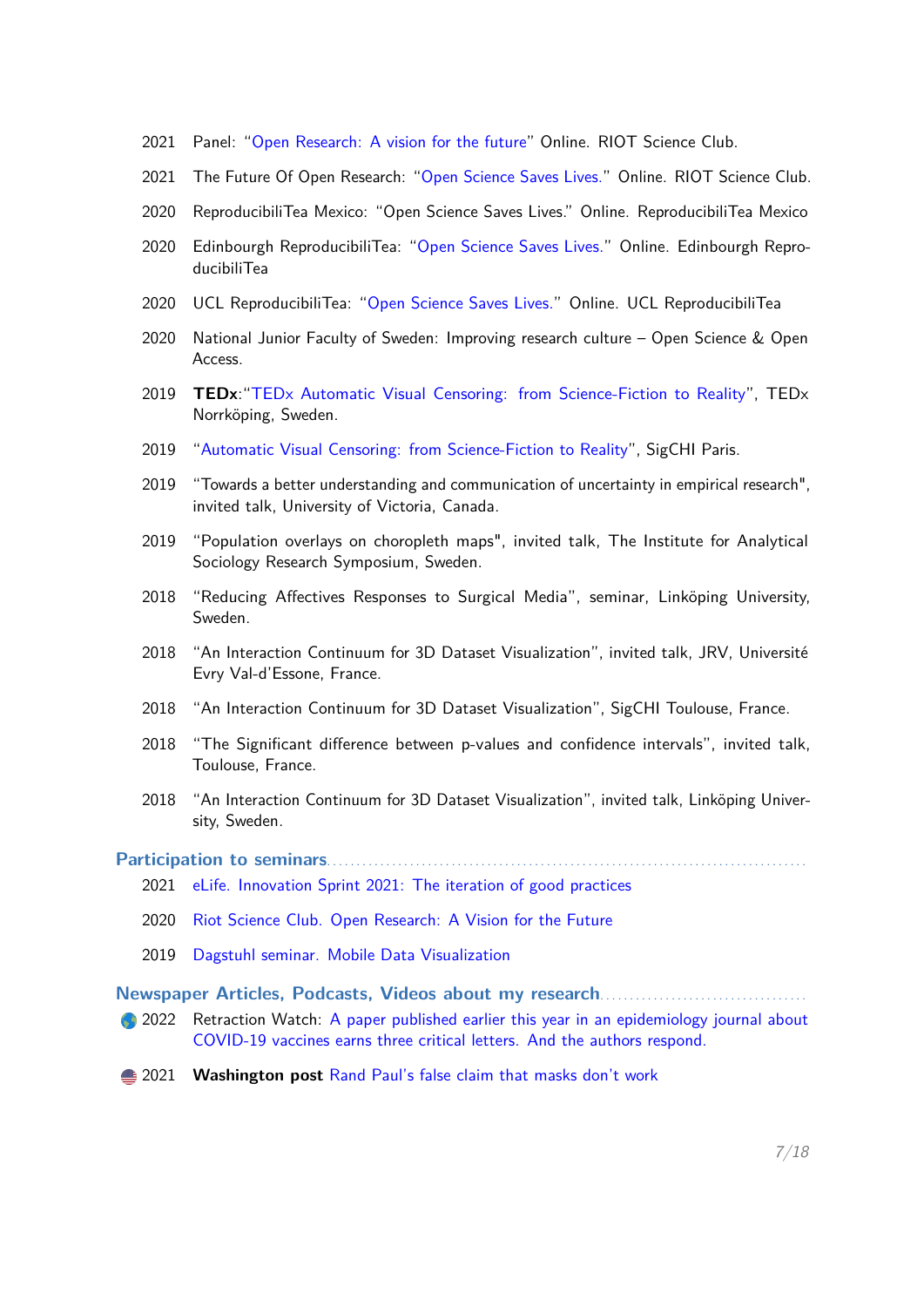| ● 2021            | The Guardian Australian Research Council under pressure after funding rule angers<br>academic community                                                                  |
|-------------------|--------------------------------------------------------------------------------------------------------------------------------------------------------------------------|
| 2021              | Retraction Watch: Paper claiming a lack of evidence COVID-19 lockdowns work is<br>retracted.                                                                             |
| $\bigodot$ 2021   | Fact & Furious: Etude rétractée sur l'inutilité du confinement : comment et pourquoi ?                                                                                   |
| $\bigodot$ 2021   | The Conversation: Covid-19 : sans restrictions sévères ni passe sanitaire, la Suède a-t-elle<br>vraiment gagné son pari ?                                                |
| 1 2021            | The Conversation: Comment la science ouverte peut faire évoluer les méthodes d'évaluation<br>de la recherche.                                                            |
| 2021              | The London School of Economics and Political Science (Blog): Has COVID-19 been the<br>making of Open Science?                                                            |
| $\bigodot$ 2021   | Atlantico: Covid-19 : avec le recul, la Suède, bonne ou mauvaise stratégie face au virus ?                                                                               |
| 1 2021            | The Conversation Science ouverte et Covid-19 : Une opportunité pour démocratiser le<br>savoir?                                                                           |
| $\triangleq 2021$ | <b>The NewYorker:</b> How a Sharp-Eyed Scientist Became Biology's Image Detective                                                                                        |
| 2021              | Nature: Scientific image sleuth faces legal action for criticizing research papers                                                                                       |
| 2021              | Science: Scientists rally around misconduct consultant facing legal threat after challeng-<br>ing COVID-19 drug researcher                                               |
| ● 2021            | The Guardian: World expert in scientific misconduct faces legal action for challenging<br>integrity of hydroxychloroquine study                                          |
| 1 2021            | Atlantico: Open science, open data : les principes fondamentaux qui auraient pu nous<br>éviter tant de confusion scientifique et médicale face à la pandémie de Covid-19 |
| $\bullet$ 2021    | Heidi News: Le débat scientifique piégé entre tribunaux et réseaux sociaux                                                                                               |
| $\bullet$ 2021    | ABC's Science Friction: Troublemakers for truth - death threats for calling out bad<br><b>COVID</b> science                                                              |
| <b>1</b> 2021     | RTBF: Quand la science est envoyée au tribunal : une consultante traqueuse de fraude<br>scientifique attaquée par Didier Raoult                                          |
| 2021              | Cambio: Defensor del uso la hidroxicloroquina contra la COVID-19 lleva a tribunales a<br>una colega que lo cuestiona                                                     |
| 2021              | Med China: Academic "Fake Detective" was sued in court                                                                                                                   |
| $\bullet$ 2021    | : Vendetta contro la Scienza, lo scandalo francese.                                                                                                                      |
| 2021              | World Today News: Scientists support Dutch researcher after French 'miracle doctor'<br>report                                                                            |
|                   |                                                                                                                                                                          |

Science Presse: [Quand une lanceuse d'alerte est poursuivie par celui qu'elle critique.](https://www.sciencepresse.qc.ca/actualite/2021/05/31/quand-lanceuse-alerte-poursuivie-celui-critique)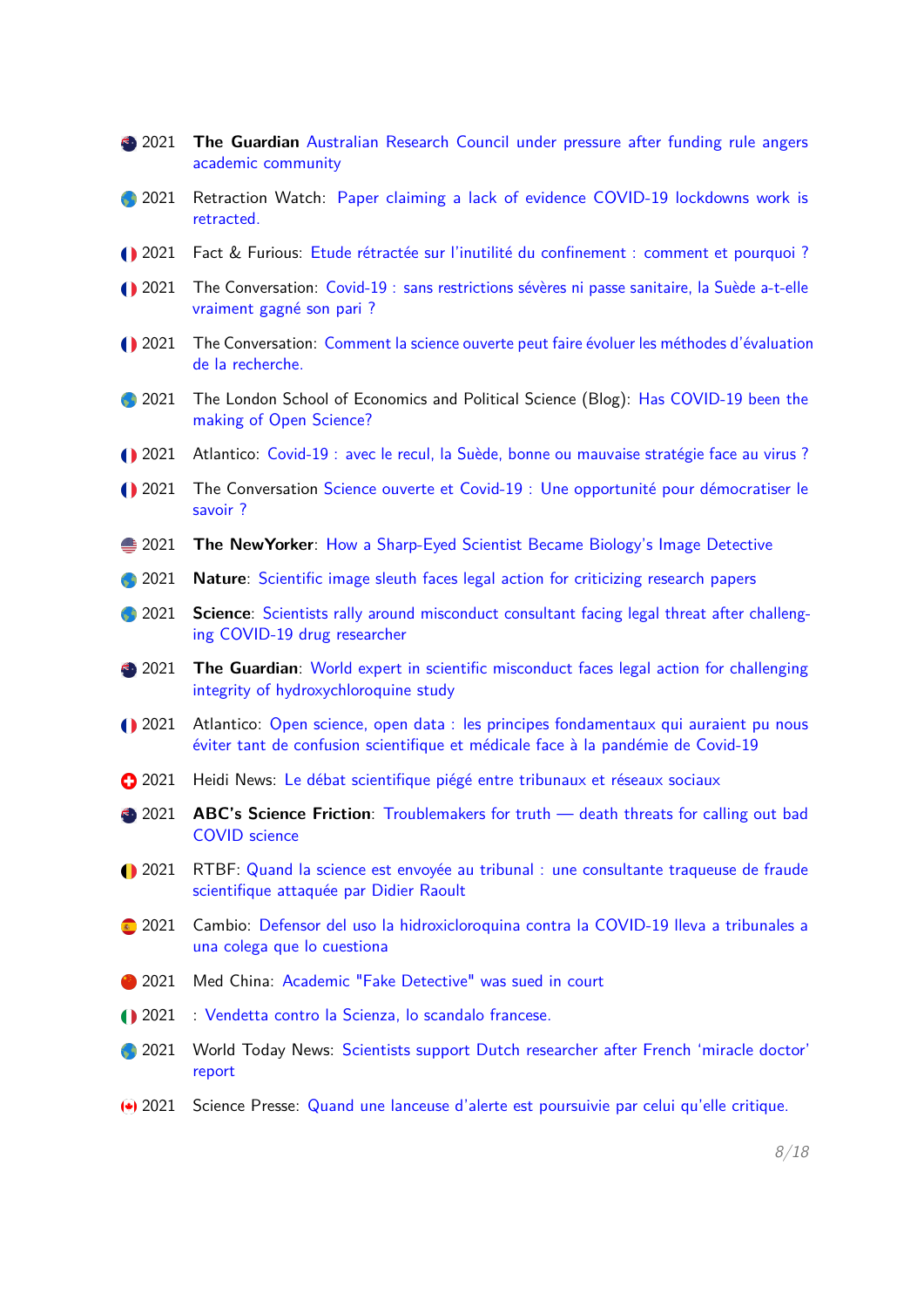| $\bigodot$ 2021 | Le Parisien: Pourquoi Didier Raoult porte-t-il plainte contre une chercheuse, soutenue<br>par plus de 1000 scientifiques ?                                  |
|-----------------|-------------------------------------------------------------------------------------------------------------------------------------------------------------|
| 2021            | Zhuanlan: A well-known academic fraud investigator was sued for questioning the efficacy<br>of hydroxychloroquine.                                          |
| $\bigodot$ 2021 | Journal International de Medecine: Quand harcèlement et procédure bâillon veulent clore<br>le débat.                                                        |
| 2021            | The Scientist: Elisabeth Bik Faces Legal Action After Criticizing Studies.                                                                                  |
| 2021            | 163: A well-known academic fraud investigator was sued for questioning the efficacy of<br>hydroxychloroquine.                                               |
| 2021            | TechZone Daily: Scientific image sleuth faces legal action for criticizing research papers                                                                  |
| $\bullet$ 2021  | Seznam Zpravy: Scientist has questioned the "miracle cure for covid". She now faces<br>charges and threats                                                  |
| $\bullet$ 2021  | Seznam Zpravy: Scientists have questioned the "miracle cure for covid". He now faces<br>charges and threats                                                 |
| <b>1</b> 2021   | France24: Un expert mondial en faute scientifique fait face à une action en justice pour<br>contestation de l'intégrité de l'étude sur l'hydroxychloroquine |
| $\bullet$ 2021  | SonDakika: Hidroksiklorokine dair calısmayı analiz eden bilim insanına karalama kampa-<br>nyasi                                                             |
| $\bigcirc$ 2021 | Joop: Wetenschappers steunen Nederlandse onderzoekster na aangifte Franse 'wonder-<br>dokter'                                                               |
| 2021            | Finance China: "Academic Anti-Counterfeiting King" is sued for questioning science.                                                                         |
| 2021            | Huanqiukexue: Professional fraud-detector Bik accused of "extortion"                                                                                        |
| $\bigcirc$ 2021 | NRC: Honderden wetenschappers spreken steun uit aan Nederlandse microbioloog                                                                                |
| ● 2021          | GenomeWeb: Raising Concerns, Accused of Harassment                                                                                                          |
| ● 2021          | MedPage Today: Wereldwijde steun voor geïntimideerde fraudejager Elisabeth Bik                                                                              |
| $\bigcirc$ 2021 | Ad Valvas: Wereldwijde steun voor geïntimideerde fraudejager Elisabeth Bik                                                                                  |
| 2021            | Blog post Respectful Insolence: Legal thuggery: A favored technique by disinformation<br>merchants to silence critics                                       |
| ● 2021          | Newsy Today: Elisabeth Bik: I keep looking for wrongdoing                                                                                                   |
| 2021            | Die Nachrichten: Forschende fordern Schutz von wissenschaftlichen Whistleblowern                                                                            |
| $\bigcirc$ 2021 | Société de réanimation de langue française: Alors le confinement, ça marche ?                                                                               |
| 1 2021          | Le Figaro: Carcérales ou franchement laxistes : à l'étranger, des quarantaines à géométrie<br>(très) variable                                               |
|                 |                                                                                                                                                             |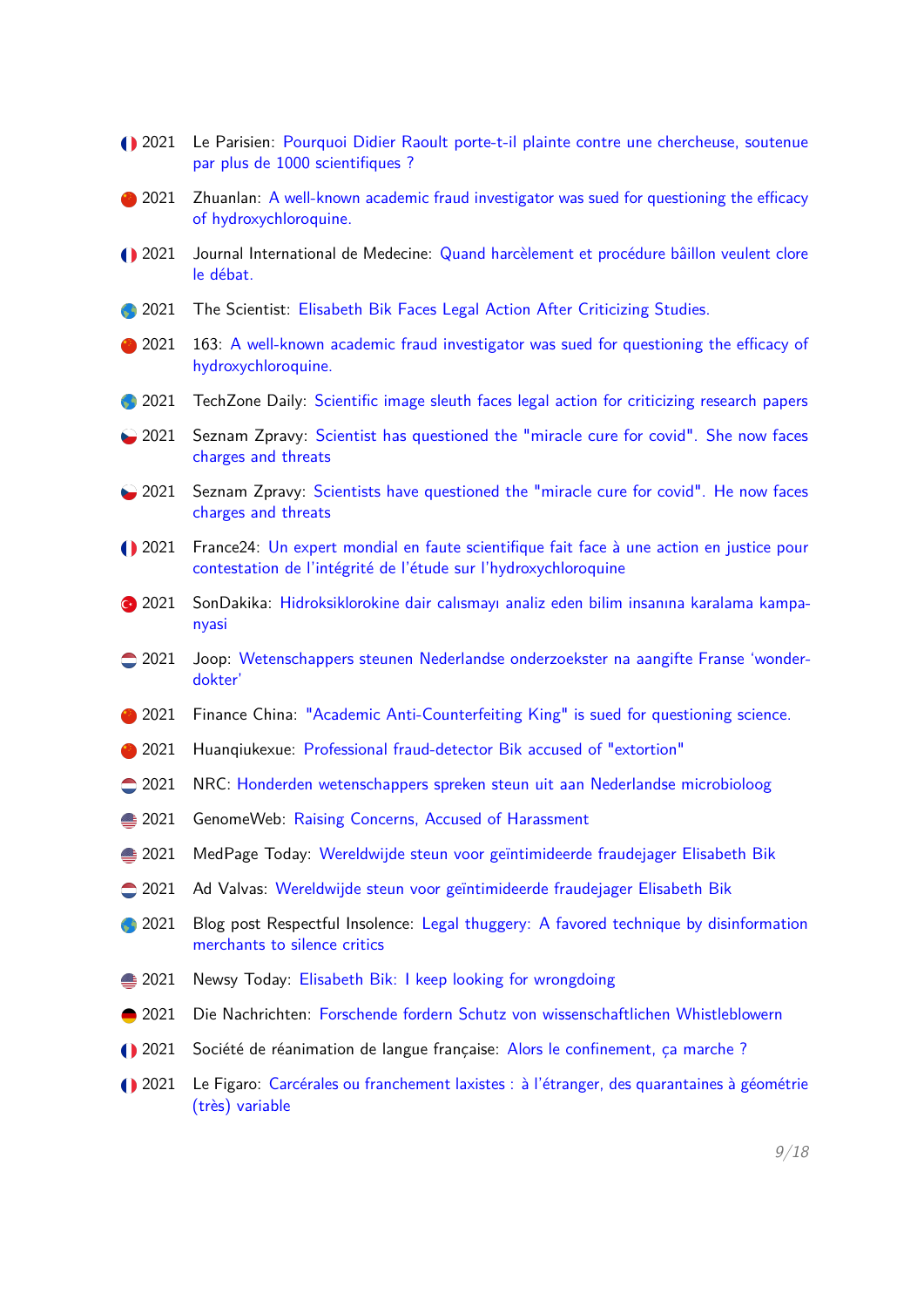- **2021 ScienceMag**: [Critics slam letter in prestigious journal that downplayed COVID-19 risks](https://www.sciencemag.org/news/2021/03/critics-slam-letter-prestigious-journal-downplayed-covid-19-risks-swedish) [to Swedish schoolchildren](https://www.sciencemag.org/news/2021/03/critics-slam-letter-prestigious-journal-downplayed-covid-19-risks-swedish)
- 2021 The New Statesman: [Why we need a more honest debate about the risks of reopening](https://www.newstatesman.com/science-tech/coronavirus/2021/03/why-we-need-more-honest-debate-about-risks-reopening-schools) [schools](https://www.newstatesman.com/science-tech/coronavirus/2021/03/why-we-need-more-honest-debate-about-risks-reopening-schools)
- 2021 Business AM: [En Suède, c'est le monde à l'envers: 'Les pro-confinement et pro-masque](https://fr.businessam.be/en-suede-cest-le-monde-a-lenvers-les-pro-confinement-et-pro-masque-sont-censures-et-agresses/) [sont censurés et agressés'](https://fr.businessam.be/en-suede-cest-le-monde-a-lenvers-les-pro-confinement-et-pro-masque-sont-censures-et-agresses/)
- 2021 Newsweek: [Swedish Professor Who Quit COVID Research Over Backlash Stands by](https://www.newsweek.com/swedish-professor-who-quit-covid-research-over-backlash-stands-school-studys-findings-1573452) [School Study's Findings](https://www.newsweek.com/swedish-professor-who-quit-covid-research-over-backlash-stands-school-studys-findings-1573452)
- 2021 Business AM: [Scandale en Suède: un pédiatre a tronqué les chiffres des décès d'enfants](https://fr.businessam.be/scandale-en-suede-un-pediatre-a-volontairement-minimise-les-deces-denfants-pour-laisser-les-ecoles-ouvertes/) [pour garder les écoles ouvertes](https://fr.businessam.be/scandale-en-suede-un-pediatre-a-volontairement-minimise-les-deces-denfants-pour-laisser-les-ecoles-ouvertes/)
- <sup>3</sup> 2021 ZAP: [Acusado de manipular dados sobre mortes em crianças, professor sueco desiste de](https://zap.aeiou.pt/acusado-manipular-dados-investigador-sueco-desiste-investigar-covid-19-385423) [investigar covid-19](https://zap.aeiou.pt/acusado-manipular-dados-investigador-sueco-desiste-investigar-covid-19-385423)
- 2021 Arte: [Confinement : des études controversées Désintox ARTE](https://www.youtube.com/watch?v=xJA_ALQt9yg)
- 2021 TrustMyScience: [Les risques liés à la COVID-19 au sein des écoles en Suède minimisés](https://trustmyscience.com/les-risques-lies-a-la-covid-19-au-sein-des-ecoles-en-suede-minimises-dans-un-article-scientifique/?fbclid=IwAR3PjlRpmeN3zKuptPeYusyN9oio9QKNO6oXaU48Cq_r7V9IYBdZAOYDvfU) [dans un article scientifique ?](https://trustmyscience.com/les-risques-lies-a-la-covid-19-au-sein-des-ecoles-en-suede-minimises-dans-un-article-scientifique/?fbclid=IwAR3PjlRpmeN3zKuptPeYusyN9oio9QKNO6oXaU48Cq_r7V9IYBdZAOYDvfU)
- 2021 The New Statesman: [Why the trial of Covid-19 drug tocilizumab is a model of good](https://www.newstatesman.com/science-tech/coronavirus/2021/02/why-trial-covid-19-drug-tocilizumab-model-good-science) [science](https://www.newstatesman.com/science-tech/coronavirus/2021/02/why-trial-covid-19-drug-tocilizumab-model-good-science)
- 2021 France Culture: [Le confinement sert-il à quelque chose ?](https://www.franceculture.fr/emissions/les-idees-claires-le-podcast/le-confinement-sert-il-a-quelque-chose)
- **2021** Andrew Gelman's "Stats Modeling" blog: [Further comments on "Assessing mandatory](https://www.leparisien.fr/societe/covid-19-le-confinement-est-il-inefficace-comme-l-affirme-une-etude-de-l-universite-de-stanford-02-02-2021-8422724.php) [stay-at-home and business closure effects on the spread of COVID-19"](https://www.leparisien.fr/societe/covid-19-le-confinement-est-il-inefficace-comme-l-affirme-une-etude-de-l-universite-de-stanford-02-02-2021-8422724.php)
- 2021 HeidiNews: [Une étude de Stanford a-t-elle vraiment montré l'inefficacité du confinement?](https://www.heidi.news/sante/une-etude-de-stanford-a-t-elle-vraiment-montre-l-inefficacite-du-confinement)
- 2021 Marie Claire: [Covid-19 : le confinement est-il inefficace, comme l'affirme une étude?](https://www.marieclaire.fr/efficacite-confinement,1370063.asp)
- 2021 Le Parisien: [Covid-19 : le confinement est-il inefficace, comme l'affirme une étude de](https://www.leparisien.fr/societe/covid-19-le-confinement-est-il-inefficace-comme-l-affirme-une-etude-de-l-universite-de-stanford-02-02-2021-8422724.php) [l'Université de Stanford ?](https://www.leparisien.fr/societe/covid-19-le-confinement-est-il-inefficace-comme-l-affirme-une-etude-de-l-universite-de-stanford-02-02-2021-8422724.php)
- 2021 LCI: [Covid-19 : le confinement a-t-il été inefficace contre l'épidémie comme le suggère](https://www.lci.fr/sante/covid-19-le-confinement-a-t-il-ete-inefficace-contre-l-epidemie-comme-le-suggere-une-etude-stanford-2177254.html) [une étude ?](https://www.lci.fr/sante/covid-19-le-confinement-a-t-il-ete-inefficace-contre-l-epidemie-comme-le-suggere-une-etude-stanford-2177254.html)
- 2021 Le Parisien: [Covid-19 : la situation est-elle vraiment meilleure dans les pays sans](https://www.leparisien.fr/societe/covid-19-la-situation-est-elle-vraiment-meilleure-dans-les-pays-sans-confinement-25-01-2021-8421176.php) [confinement ? ».](https://www.leparisien.fr/societe/covid-19-la-situation-est-elle-vraiment-meilleure-dans-les-pays-sans-confinement-25-01-2021-8421176.php)
- 2021 20 minutes: [Coronavirus : Est-ce la fin définitive du « modèle suédois ».](https://www.20minutes.fr/monde/2948915-20210109-coronavirus-fin-definitif-modele-suedois)
- <sup>2</sup> 2021 [Science Discussion Series: Preprints, rushed peer review, duplicated efforts, and conflicts](https://www.reddit.com/r/science/comments/kvs8gh/science_discussion_series_preprints_rushed_peer/) [of interest led to confusion and misinformation regarding COVID-19.](https://www.reddit.com/r/science/comments/kvs8gh/science_discussion_series_preprints_rushed_peer/)
- 2020 **Scientific American**: [The COVID Science Wars](https://www.scientificamerican.com/article/the-covid-science-wars1/)
- 2020 [Reddit AMA \(Ask Me Anything\) on Open Science and COVID-19 Research in r/IAmA.](https://www.reddit.com/r/IAmA/comments/js7tz5/we_are_cl�mence_leyrat_corentin_segalas_julien/)
- 2020 [Reddit AMA \(Ask Me Anything\) on Open Science and COVID-19 Research in r/france.](https://www.reddit.com/r/france/comments/jok2ya/nous_sommes_cl�mence_corentin_julien_et_lonni_et/)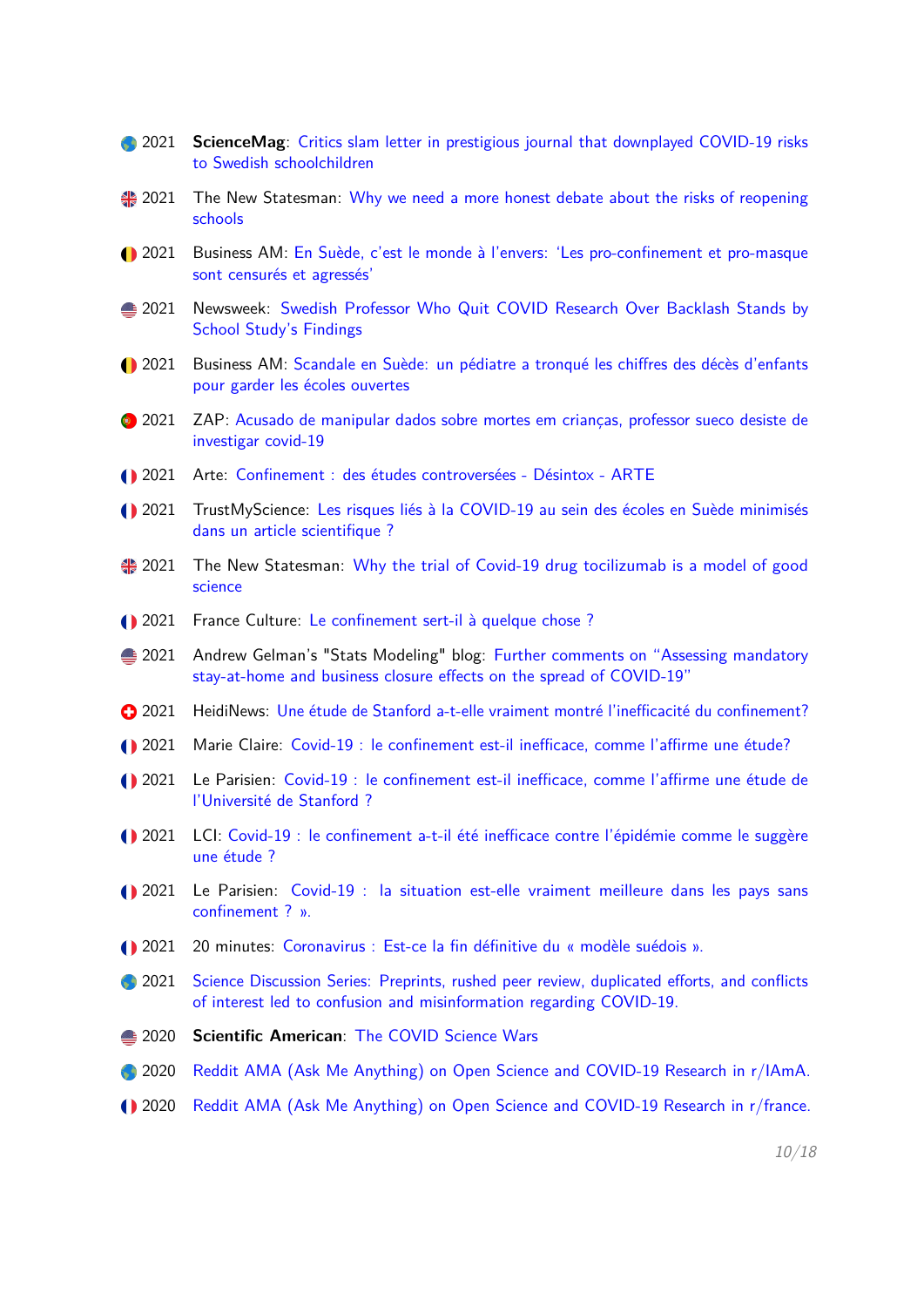- <sup>1</sup>2020 Altreconomia [Scienza aperta e Covid-19](https://altreconomia.it/open-science-covid-19-biorxiv/)
- **2020** preLight [Preprint highlights, selected by the biological community](https://prelights.biologists.com/highlights/open-science-saves-lives-lessons-from-the-covid-19-pandemic/)
- **2020 Sciencemag** [COVID-19 data scandal prompts tweaks to elite journal's review process](https://www.sciencemag.org/news/2020/09/covid-19-data-scandal-prompts-tweaks-elite-journal-s-review-process)
- 2020 Debate [Ciencia abierta: arma contra la Covid-19 que debe pulirse](https://www.debate.com.mx/salud/Ciencia-abierta-arma-contra-la-Covid-19-que-debe-pulirse-20201225-0025.html)
- <sup>2020</sup> [Could open science save lives during a pandemic? These authors say it could.](https://retractionwatch.com/2020/10/31/weekend-reads-a-peer-review-murder-mystery-for-halloween-learning-from-medbikini-inside-the-publishing-ring-that-linked-covid-19-and-5g/)
- 2020 Heidi News [Covid-19: de jeunes chercheurs exigent plus de transparence contre la](https://www.heidi.news/sante/covid-19-de-jeunes-chercheurs-exigent-plus-de-transparence-contre-la-mauvaise-science) [mauvaise science](https://www.heidi.news/sante/covid-19-de-jeunes-chercheurs-exigent-plus-de-transparence-contre-la-mauvaise-science)
- **2020** International Science Council [The COVID-19 Pandemic Illustrates the Need for Open](https://council.science/current/blog/open-science-covid/) **[Science](https://council.science/current/blog/open-science-covid/)**
- **2020** Blog Post [COVID-19 Open Science Saves Lives: Invite to Co-Sign and Comment](https://genr.eu/wp/covid-19-open-science-saves-lives-invite-to-co-sign-and-comment/)
- <sup>2020</sup> Blog Post [How preprints provide rapid research dissemination in a crisis, covering my](https://leedsunilibrary.wordpress.com/2020/08/21/how-preprints-provide-rapid-research-dissemination-in-a-crisis/) [preprint "Open Science Saves Lives"](https://leedsunilibrary.wordpress.com/2020/08/21/how-preprints-provide-rapid-research-dissemination-in-a-crisis/)
- <sup>2</sup> 2020 Short Blog Post ["Open Science Saves Lives"](https://library.isti.cnr.it/index.php/en/allcategories-en-gb/55-category-en-gb/latest-news/open-access-news-eng/1025-open-science-saves-lives-lessons-from-the-covid-19-pandemic)
- <sup>2</sup> 2020 [Reddit AMA \(Ask Me Anything\) on visual censoring technologies.](https://www.reddit.com/r/IAmA/comments/hszfne/i_am_lonni_besan�on_i_have_studied_automated/)
- 2020 [AMA \(Ask Me Anything\) on visual censoring technologies in the r/france subreddit.](https://www.reddit.com/r/france/comments/hecqp7/ama_avec_mes_coll�gues_jai_d�velopp�_une/)
- <sup>2</sup> 2020 The Wiley Network: ["Can Graphic Content Inform Without the Shock-factor?"](https://www.wiley.com/network/researchers/researcher-blogs/can-graphic-content-inform-without-the-shock-factor?HootPostID=02896c87-8aa1-4619-be4b-2fb68b4b2f54&Socialprofile=wileyinresearch&Socialnetwork=twitter)
- 2020 Walk'n'Talk: ["Walk'n'Talk with Lonni Besancon a science talk about computer interac](https://www.youtube.com/watch?v=CMESLntSPqc&feature=youtu.be)[tions, visual censoring and open science"](https://www.youtube.com/watch?v=CMESLntSPqc&feature=youtu.be)
- 2020 Data Skeptics Podcast: ["Visualizing Uncertainty"](https://open.spotify.com/episode/1Jx0bLLma5xm46wTdt5M0l?si=5LivnqxFQHyxs7f93vgGBw)
- 2020 Interstices: ["Arkangel dans Black Mirror : la réalité diminuée"](https://interstices.info/arkangel-dans-black-mirror-la-realite-diminuee/)
- 2020 Binaire, Le Monde: ["Censure visuelle automatique : de la science-fiction à la réalité"](https://www.lemonde.fr/blog/binaire/2020/04/14/le-divulgacheur-arkangel-de-black-mirror/)
- 2020 Binaire, Le Monde: ["Le projet Folding@Home"](https://www.lemonde.fr/blog/binaire/2020/04/30/le-projet-foldinghome/)
- <sup>2</sup> 2020 The New Statistics: ["The Shape of a Confidence Interval: Cat's Eye or Plausibility Picture,](https://thenewstatistics.com/itns/2020/03/18/the-shape-of-a-confidence-interval-cats-eye-or-plausibility-picture-and-what-about-cliff/) [and What About Cliff?"](https://thenewstatistics.com/itns/2020/03/18/the-shape-of-a-confidence-interval-cats-eye-or-plausibility-picture-and-what-about-cliff/).
- **2019** The New Statistics: ["Statistical Cognition: An Invitation"](https://thenewstatistics.com/itns/2019/02/19/statistical-cognition-an-invitation/)
- 2019 The New Statistics: ["Sadly, Dichotomous Thinking Persists in HCI Research"](https://thenewstatistics.com/itns/2019/01/14/sadly-dichotomous-thinking-persists-in-hci-research/)
- 2019 Binaire, Le Monde: ["Un Écoulement de Pokemons"](http://binaire.blog.lemonde.fr/2018/11/29/un-ecoulement-de-pokemons/)
- **TV**...........
- 2021 French News Program: "La Suède instaure un pass sanitaire."
- 2021 French News Program: ["Facebook lance le «futur d'Internet»: vers une société «Black](https://www.youtube.com/watch?v=k23LxLmvOtg) [Mirror»?"](https://www.youtube.com/watch?v=k23LxLmvOtg)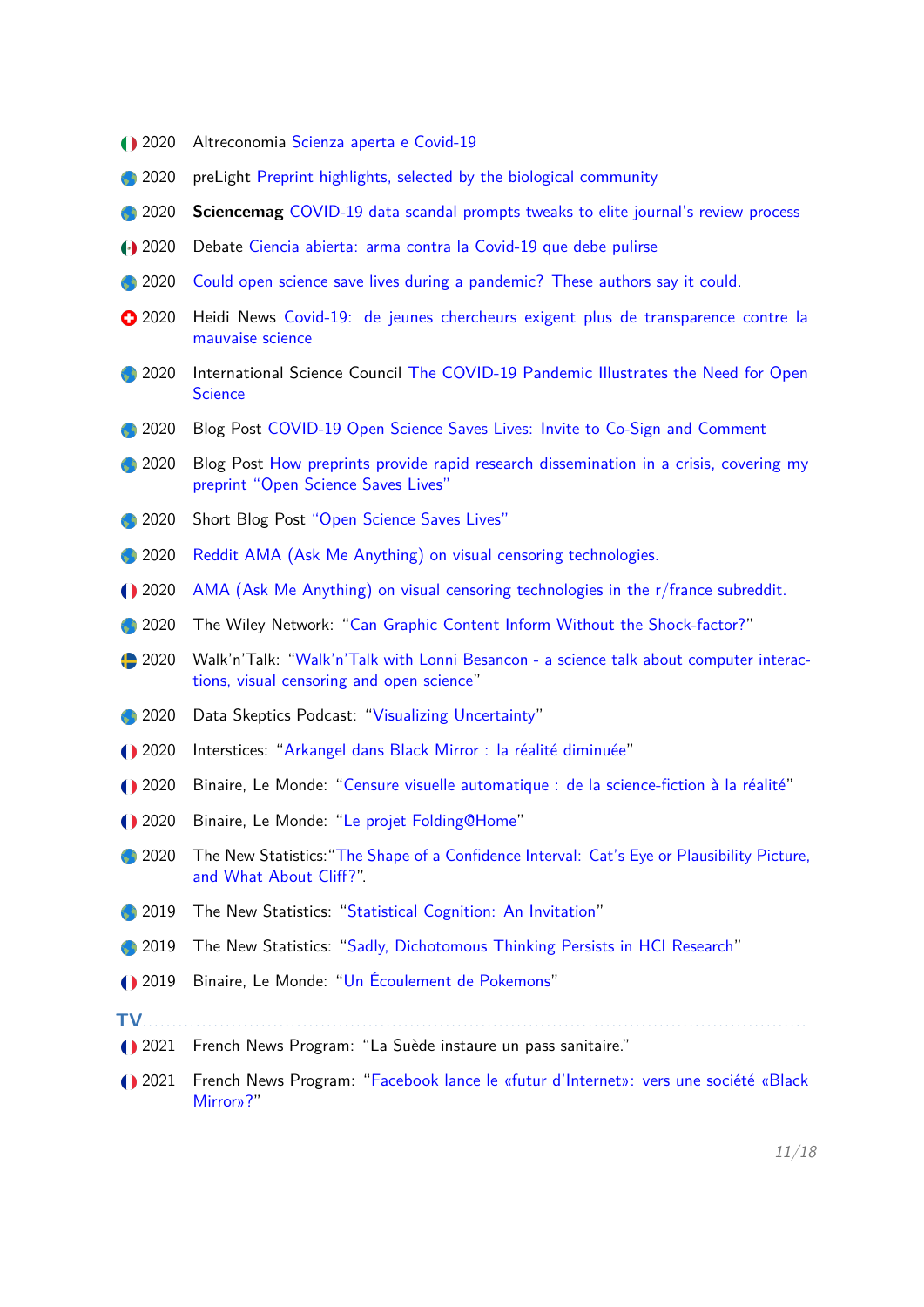- 2021 French News Program: "En quarantaine, ils racontent."
- 2020 French News Program: ["La fin d'une exception suédoise et c'est plutôt logique"](https://www.youtube.com/watch?v=AXa6Md_6y_4&feature=youtu.be)
- 2020 French TV Show: ["Il est interdit d'interdire: La Suède et COVID19"](https://www.youtube.com/watch?v=oHjRyGAOwCc&feature=emb_logo)

**Authoring and Editing of Popular Science Articles**. . . . . . . . . . . . . . . . . . . . . . . . . . . . . . . . . . . . . . . . . . . . .

- **2021** The London School of Economics and Political Science (Blog): [Has COVID-19 been the](https://blogs.lse.ac.uk/impactofsocialsciences/2021/10/29/has-covid-19-been-the-making-of-open-science/) [making of Open Science?](https://blogs.lse.ac.uk/impactofsocialsciences/2021/10/29/has-covid-19-been-the-making-of-open-science/) – Author
- 2021 Atlantico: ["Covid-19 : quelques nouvelles de la situation en Suède. Elles ne sont pas](https://atlantico.fr/article/decryptage/covid-19---quelques-nouvelles-de-la-situation-en-suede--elles-ne-sont-pas-bonnes-lonni-besancon) [bonnes.](https://atlantico.fr/article/decryptage/covid-19---quelques-nouvelles-de-la-situation-en-suede--elles-ne-sont-pas-bonnes-lonni-besancon)" – Author
- 2021 SULF: ["Report: Uncertainty a reality for junior researchers in Sweden.](https://sulf.se/en/nyhet-en/report-uncertainty-a-reality-for-junior-researchers-in-sweden/)" Co-author
- 2021 Binaire, Le Monde: ["Le Dilemme de la Maladie.](https://www.lemonde.fr/blog/binaire/2021/02/16/le-dilemne-de-la-maladie/)" Editor
- 2021 Fact & Furious: [La Suède, entre mythes et réalités.](https://www.instantcritique.fr/actualites/sante/la-suede-entre-mythes-et-realites)" Author
- 2020 Binaire, Le Monde: ["L'open science au chevet des fakes news.](https://www.lemonde.fr/blog/binaire/2020/09/08/openscience-au-chevet-des-fakes-news/)" Author
- 2020 Interstice: ["Arkangel dans Black Mirror : la réalité diminuée.](https://interstices.info/arkangel-dans-black-mirror-la-realite-diminuee/)" Author
- 2020 Binaire, Le Monde: ["Censure visuelle automatique : de la science-fiction à la réalité.](https://www.lemonde.fr/blog/binaire/2020/04/14/le-divulgacheur-arkangel-de-black-mirror/)" Author
- 2020 Binaire, Le Monde: ["Décret Datajust du 27 mars 2020 et covid-19 : attention aux](https://www.lemonde.fr/blog/binaire/2020/05/18/decret-datajust-du-27-mars-2020-et-covid-19-attention-aux-raccourcis-hatifs/) [raccourcis hâtifs !.](https://www.lemonde.fr/blog/binaire/2020/05/18/decret-datajust-du-27-mars-2020-et-covid-19-attention-aux-raccourcis-hatifs/)" – Editor
- 2020 Binaire, Le Monde: ["Le projet Folding@Home.](https://www.lemonde.fr/blog/binaire/2020/04/30/le-projet-foldinghome/)" Author
- **3** 2019 Open Science Mooc: ["It is time to fix research evaluation"](https://opensciencemooc.eu/evaluation/2019/10/15/solve-research-evaluation/) Author
- 2019 Open Science Mooc: ["How can Open Science benefit your career?"](https://opensciencemooc.eu/community/2019/10/07/open-science-benefits/) Author
- 2019 Binaire, Le Monde: ["Un Écoulement de Pokemons.](http://binaire.blog.lemonde.fr/2018/11/29/un-ecoulement-de-pokemons/)" Author

# **Employment**

 $\circ$ **Monash University Melbourne, Australia Linköping University Norrköping, Sweden**

 $\circ$ **Universite Paris Saclay Paris, France** Teaching Assistant 2014 – 2018

o Teaching Assistant 2014 – 2018 **Polytech Paris-Sud Paris, France**

Research Fellow Since July 2020

o<br>
Postdoctoral Researcher May 2018 – July 2020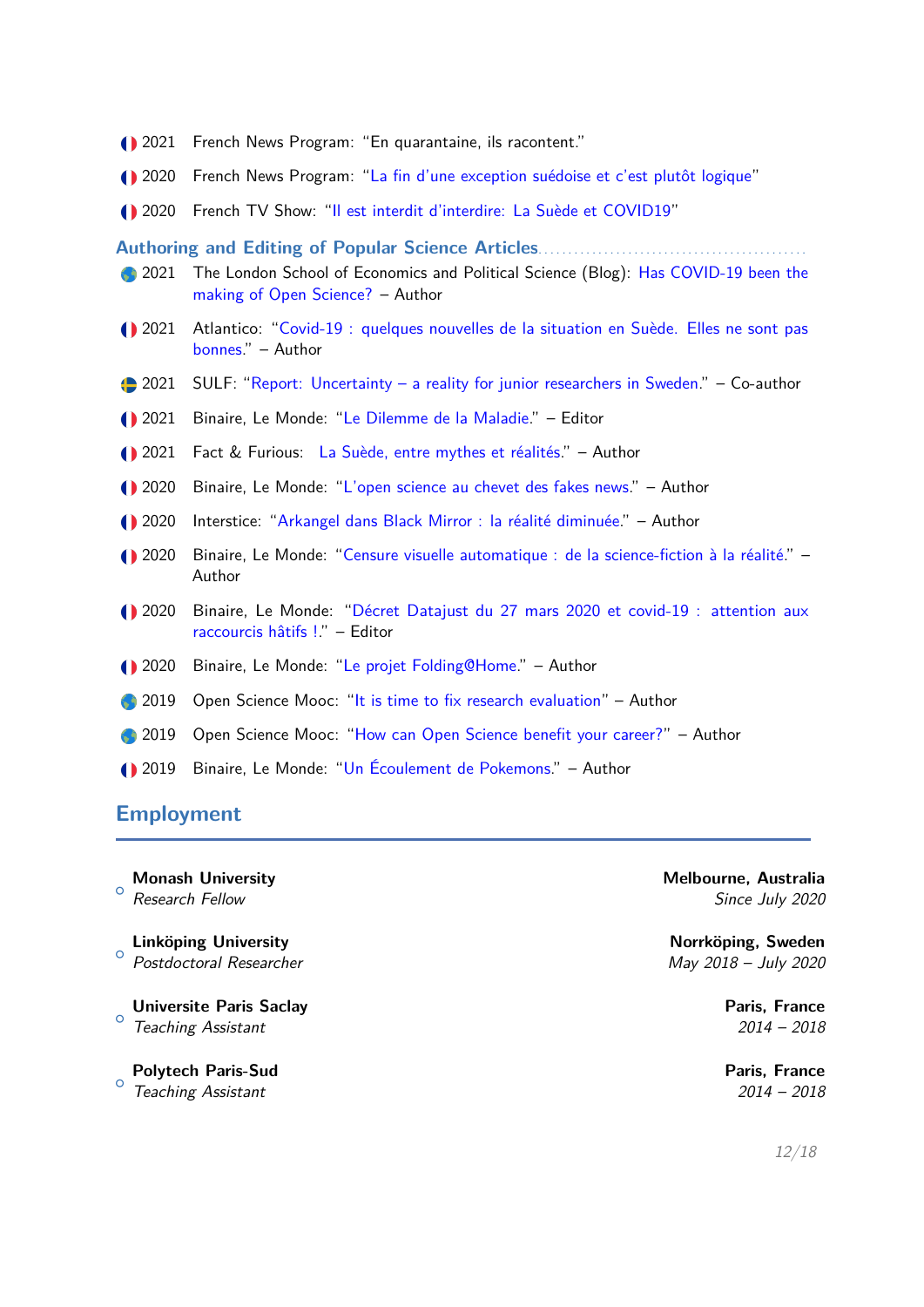$\circ$ 

 $\circ$ **Thales Air System Thales Air Systems** Software Developer Intern, Paris, France Mateur Martin and Sune 2013 – September 2013

 $\circ$ **Generale de Sante** Paris, France

**References**

o Tobias ISENBERG (thesis supervisor) Inria, Saclay-Ile-de-France Batiment 660, Rue Noetzlin, Gif-sur-Yvette, France email: tobias.isenberg@inria.fr

o Niklas Rönnberg (manager for the information visualization unit) Media and Information Technology Norra Grytsgatan 10A, Campus Norrköping, Linköping University email: niklas.ronnberg@liu.se

o Pierre Dragicevic (permanent research scientist at Inria) Inria, Bordeaux, France email: pierre.dragice@gmail.com

# **Publications**

In the field of Human Computer Interaction (HCI), publications at top-tier conferences are of highest impact due to their rigorous review processes and low acceptance rates (20-25%). The top-tier conference covering all areas of HCI is ACM CHI – the SIGCHI Conference on Human Factors in Computing Systems (~4000 attendees). For Information Visualization, IEEE VIS is the top publication venue  $(-1200$  attendees).

Peer-reviewed Journal Articles....

Articles accepted at the IEEE VIS conferences are published in the journal IEEE Transactions on Visualization and Computer Graphics.

<sup>+</sup> Gideon Meyerowitz-Katz, **Lonni Besançon**, Raphael Wimmer Antoine Flahault. Impact of mobility reduction on COVID-19 mortality: absence of evidence might be due to methodological issues. in Nature Scientific Report, Matters Arising, 2021. doi: https://doi.org/10.1038/s41598- 021-02461-2

**IRT System X** Paris, France Research Engineer Intern **March 2014** – September 2014

Network Engineer Intern May 2011 - July 2011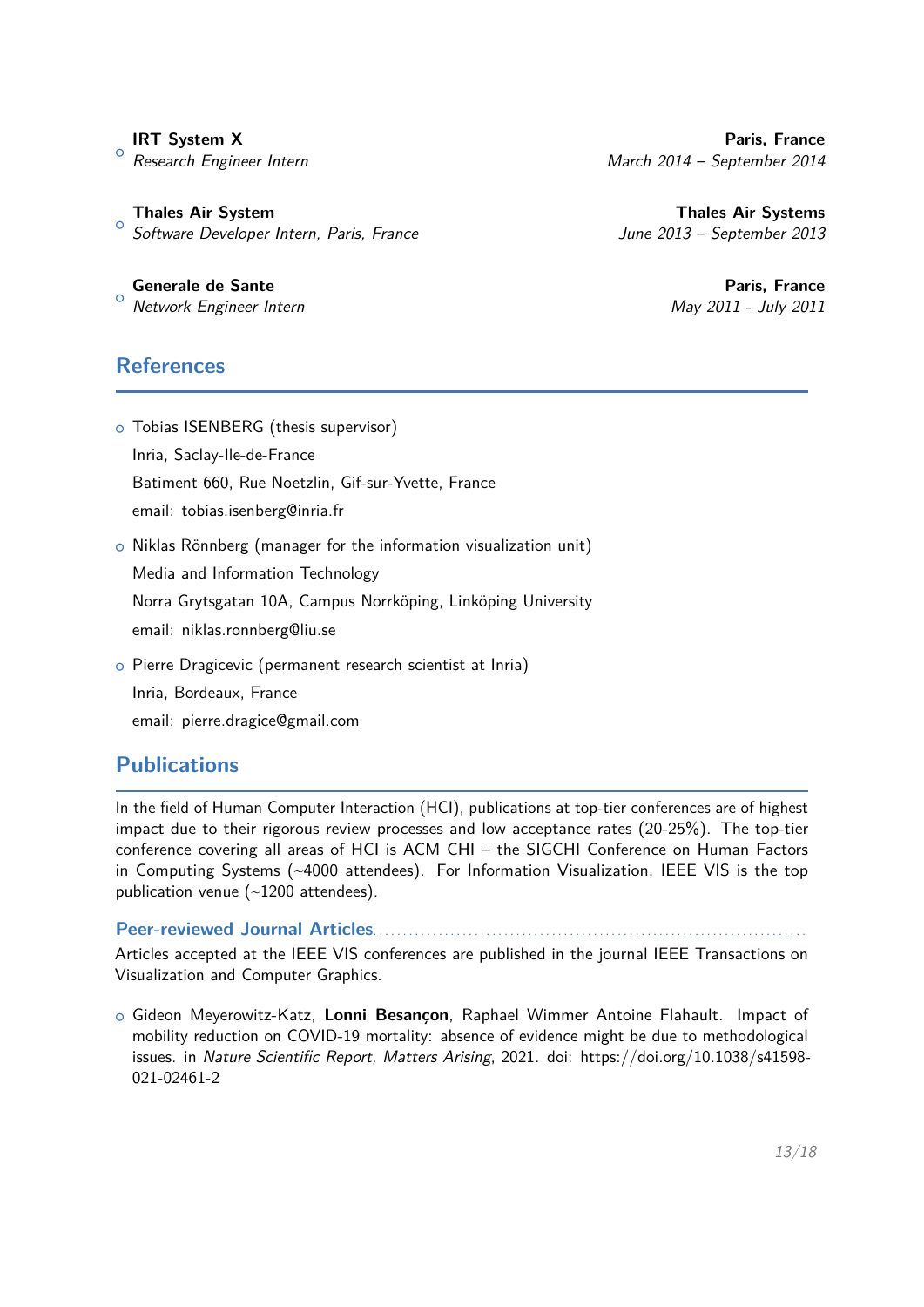- <sup>+</sup> Mickael Sereno, **Lonni Besançon**, Tobias Isenberg. Point Specification in Collaborative Visualization for 3D Scalar Fields Using Augmented Reality. in Springer Virtual Reality.
- <sup>+</sup> Matthieu Mulot, Corentin Segalas, Clémence Leyrat, **Lonni Besançon**. "Re: Subramanian and Kumar. Vaccination rates and COVID-19 cases," in European Journal of Epidemiology, 2021 doi: https://doi.org/10.1007/s10654-021-00817-6
- <sup>+</sup> Jim Smiley, Benjamin Lee, Siddhant Tandon, Maxime Cordeil, **Lonni Besançon**, Jarrod Knibbe, Bernhard Jenny, Tim Dwyer. The MADE-Axis: a Modular Actuated Device to Embody the Axis of a Data Dimension. in PACMHCI V5, ISS, (2021) doi: https://doi.org/10.1145/3488546
- <sup>+</sup> **Lonni Besançon**, Nathan Peiffer-Smadja, Corentin Segalas, Haiting Jiang, Paola Masuzzo, Cooper Smout, Eric Billy, Maxime Deforet, Clémence Leyrat. Open Science Saves Lives: Lessons from the COVID-19 Pandemic, in BMC Med Res Methodol 21, 117 (2021). DOI: [https:](https://doi.org/10.1186/s12874-021-01304-y) [//doi.org/10.1186/s12874-021-01304-y](https://doi.org/10.1186/s12874-021-01304-y)
- <sup>+</sup> Jouni Helske, Matthew Cooper, Anders Ynnerman, **Lonni Besançon**. Can visualization alleviate dichotomous thinking Effects of visual representations on the cliff effect. IEEE Transactions on Visualization and Computer Graphics, Institute of Electrical and Electronics Engineers, 2021. In press. doi: <https://doi.org/10.1109/tvcg.2021.3073466>
- <sup>+</sup> **Lonni Besançon**, Anders Ynnerman, Daniel F. Keefe, Lingyun Yu, Tobias Isenberg. The State of the Art of Spatial Interfaces for 3D Visualization. Computer Graphics Forum, Wiley, 2021, 40 (1), pp.293–326. doi: <https://dx.doi.org/10.1111/cgf.14189>
- <sup>+</sup> Mickael Sereno, Xiyao Wang, **Lonni Besançon**, Michael J. McGuffin, and Tobias Isenberg. Collaborative Work in Augmented Reality: A Survey. IEEE Transactions on Visualization and Computer Graphics, Institute of Electrical and Electronics Engineers, 2021. In press. doi: <https://dx.doi.org/10.1109/TVCG.2020.3032761>
- <sup>+</sup> **Lonni Besançon**, Niklas Rönnberg, Jonas Löwgren, Jonathan P. Tennant, Matthew Cooper. Open Up: A Survey on Open and Non-anonymized Peer Reviewing. in Research Integrity and Peer Review 5, 8 (2020). doi: <https://doi.org/10.1186/s41073-020-00094-z>
- <sup>+</sup> Andy Cockburn, Pierre Dragicevic, **Lonni Besançon**, Carl Gutwin. Threats of a replication crisis in empirical computer science. Communications of the ACM, Association for Computing Machinery, 2020, 63 (8), pp.70-79. doi: <https://dx.doi.org/10.1145/3360311>
- <sup>+</sup> **Lonni Besançon**, Amir Semmo, David Biau, Bruno Frachet, Virginie Pineau, El Hadi Sariali, Marc Soubeyrand, Rabah Taouachi, Tobias Isenberg, Pierre Dragicevic. Reducing Affective Responses to Surgery Images and Videos through Stylization. Computer Graphics Forum, Wiley, 2020, 39 (1), pp.462–483. doi: <https://dx.doi.org/10.1111/cgf.13886>
- <sup>+</sup> Kahin Akram Hassan, Yu Liu, **Lonni Besançon**, Jimmy Johansson, and Niklas Rönnberg. A Study on Visual Representations for Active PlantWall Data Analysis. In MDPI Data, 2019. doi: <https://doi.org/10.3390/data4020074>
- <sup>+</sup> Xiyao Wang, **Lonni Besançon**, Mehdi Ammi, Tobias Isenberg. Augmenting Tactile 3D Data Navigation With Pressure Sensing. Computer Graphics Forum, Eurographics Conference on Visualization (EuroVis 2019), pp.635-647, 2019. doi: [https://dx.doi.org/10.1111/cgf.](https://dx.doi.org/10.1111/cgf.13716) [13716](https://dx.doi.org/10.1111/cgf.13716)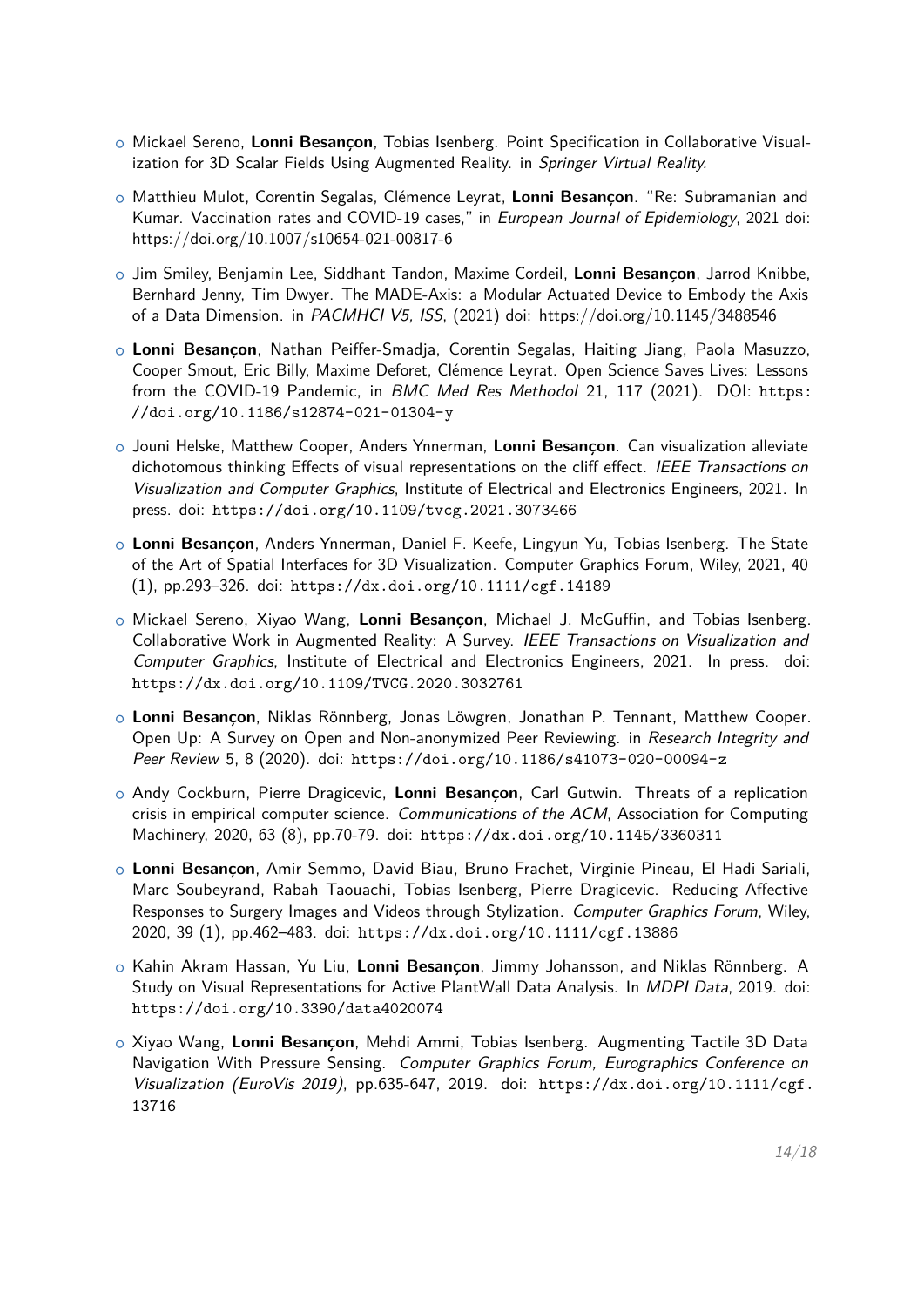- <sup>+</sup> **Lonni Besançon**, Mickael Sereno, Lingyun Yu, Mehdi Ammi, Tobias Isenberg. Hybrid Touch/ Tangible Spatial 3D Data Selection. Computer Graphics Forum, Wiley, 2019, Eurographics Conference on Visualization (EuroVis 2019), 38 (3), pp.553-567, 2019. doi: [https://dx.doi.](https://dx.doi.org/10.1111/cgf.13710.) [org/10.1111/cgf.13710.](https://dx.doi.org/10.1111/cgf.13710.)
- <sup>+</sup> Tanja Blascheck, **Lonni Besançon**, Anastasia Bezerianos, Bongshin Lee, Petra Isenberg. Glanceable Visualization: Studies of Data Comparison Performance on Smartwatches. IEEE Transactions on Visualization and Computer Graphics, 2019. doi: [https://dx.doi.org/10.1109/TVCG.](https://dx.doi.org/10.1109/TVCG.2018.2865142) [2018.2865142](https://dx.doi.org/10.1109/TVCG.2018.2865142)
- <sup>+</sup> **Lonni Besançon**, Paul Issartel, Mehdi Ammi, and Tobias Isenberg. Hybrid tactile/tangible interaction for 3D data exploration. IEEE Transactions on Visualization and Computer Graphics, 23(1):881–890, January 2017. doi: <https://dx.doi.org/10.1109/TVCG.2016.2599217>

### **Journal Articles Currently Under Review**. . . . . . . . . . . . . . . . . . . . . . . . . . . . . . . . . . . . . . . . . . . . . . . . . . . . . . . . . . .

- <sup>+</sup> Xiyao Wang, **Lonni Besançon**, Mehdi Ammi, Tobias Isenberg. Understanding Differences between Combinations of 2D and 3D Input and Output Devices for 3D Data Visualization. Under Review for International Journal of Human - Computer Studies.
- <sup>+</sup> Kahin Akram Hassan, **Lonni Besançon**, Jimmy Johansson, Anders Ynnerman, Niklas Rönnberg. Evaluation of Radial Methods Based on the Clock Metaphor for Visualization of Cyclic Data. Under Review for IEEE TVCG.

## **Peer-reviewed Conferences**. . . . . . . . . . . . . . . . . . . . . . . . . . . . . . . . . . . . . . . . . . . . . . . . . . . . . . . . . . . . . . . . . . . . . . . . . . . . . .

- <sup>+</sup> Moritz Hilscher, Hendrik Tjabben, Hendrik Rätz, Amir Semmo, **Lonni Besançon**, Jürgen Döllner, Matthias Trapp. Service-based Analysis and Abstraction for Content Moderation of Digital Images. Graphics Interface 2021.
- <sup>+</sup> Xiyao Wang, **Lonni Besançon**, David Rousseau, Mickael Sereno, Mehdi Ammi, Tobias Isenberg. Towards an Understanding of Augmented Reality Extensions for Existing 3D Data Analysis Tools. CHI 2020 - ACM Conference on Human Factors in Computing Systems, Apr 2020, Honolulu, United States. doi: <https://dx.doi.org/10.1145/3313831.3376657>
- <sup>+</sup> **Lonni Besançon**, Amir Semmo, David Biau, Bruno Frachet, Virginie Pineau, El Hadi Sariali, Rabah Taouachi, Tobias Isenberg and Pierre Dragicevic. Reducing Affective Responses to Surgical Images through Color Manipulation and Stylization. In Proceedings of the Joint Symposium on Computational Aesthetics and Sketch-Based Interfaces and Modeling and Non-Photorealistic Animation and Rendering (Expressive '18), ACM, New York, August 2018. doi: [https://dx.](https://dx.doi.org/10.1145/3229147.3229158) [doi.org/10.1145/3229147.3229158](https://dx.doi.org/10.1145/3229147.3229158)
- <sup>+</sup> **Lonni Besançon**, Mehdi Ammi, and Tobias Isenberg. Pressure-Based Gain Factor Control for Mobile 3D Interaction using Locally-Coupled Devices. In CHI 2017 - ACM CHI Conference on Human Factors in Computing Systems, pages 1831–1842, ACM, New York, May 2017. doi: <https://dx.doi.org/10.1145/3025453.3025890>
- <sup>+</sup> **Lonni Besançon**, Paul Issartel, Mehdi Ammi, and Tobias Isenberg. Mouse, Tactile, and Tangible Input for 3D Manipulation. In Proceedings of the ACM Conference on Human Factors in Computing Systems (CHI), pages 4727–4740, ACM, New York, May 2017. doi: [https://dx.](https://dx.doi.org/10.1145/3025453.3025863) [doi.org/10.1145/3025453.3025863](https://dx.doi.org/10.1145/3025453.3025863)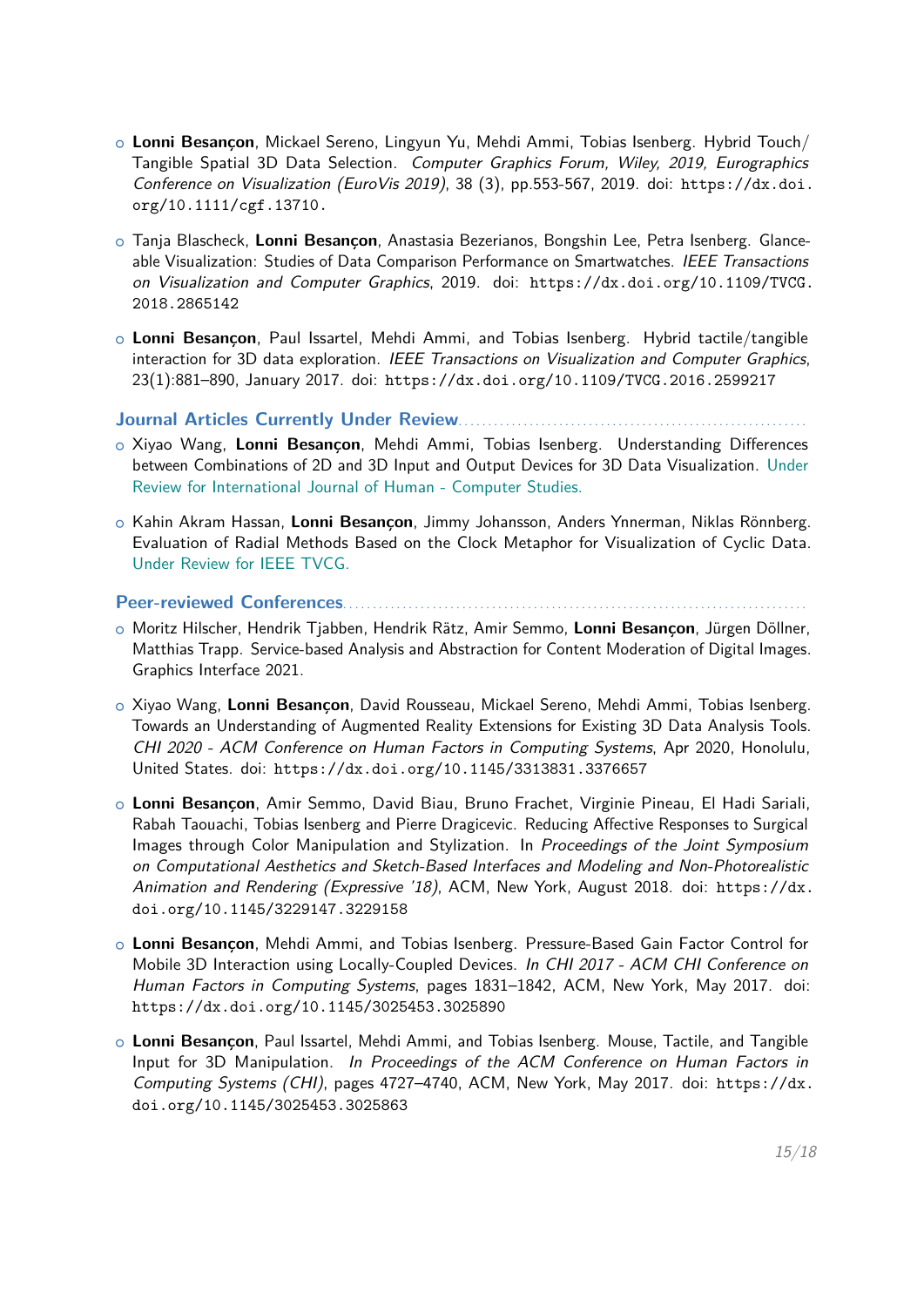- <sup>+</sup> Paul Issartel, **Lonni Besançon**, Florimond Guéniat, Tobias Isenberg, and Mehdi Ammi. Preference between allocentric and egocentric 3D manipulation in a locally coupled configuration. In Proceedings of the 2016 Symposium on Spatial User Interaction (SUI '16). ACM, New York, 2016. doi: <https://dx.doi.org/10.1145/2983310.2985750>
- <sup>+</sup> Paul Issartel, **Lonni Besançon**, Tobias Isenberg, and Mehdi Ammi. A tangible volume for portable 3D interaction. In the 2016 IEEE International Symposium on Mixed and Augmented Reality (ISMAR-Adjunct), Merida. 2016. doi: [https://dx.doi.org/10.1109/ISMAR-Adjunct.2016.](https://dx.doi.org/10.1109/ISMAR-Adjunct.2016.0079) [0079](https://dx.doi.org/10.1109/ISMAR-Adjunct.2016.0079)

**Book Chapters**. . . . . . . . . . . . . . . . . . . . . . . . . . . . . . . . . . . . . . . . . . . . . . . . . . . . . . . . . . . . . . . . . . . . . . . . . . . . . . . . . . . . . . . . . . . . . . .

- <sup>+</sup> **Lonni Besançon**, Wolfgang Aigner, Magdalena Boucher, Tim Dwyer, Tobias Isenberg. 3D Mobile Data Visualization. To be published Nov. 2021.
- <sup>+</sup> Ricardo Langner, **Lonni Besançon**, Christopher Collins, Tim Dwyer, Petra Isenberg, Tobias Isenberg, Bongshin Lee, Charles Perin, Christian Tominski. An Introduction to Mobile Data Visualization. To be published Nov. 2021.

**Juried Venues. . . . . . . .** 

Entries marked with "\*\*" have been peer-reviewed by external reviewers but the final decision was made through a juried process.

- <sup>+</sup> Deepti Gurdasani, **Lonni Besançon**, Nisreen A. Alwan, Sarah Dean Rasmussen, Trish Greenhalgh, Luke Johnson, Martin McKee, Susan Michie, Kim Prather, Stephen Reicher, Paul Roderick, Hisham ZIauddeen, Zoë Hyde. Pandemic policy must address SARS-CoV-2 transmission in schools, in The British Medical Journal (BMJ).
- <sup>+</sup> **Lonni Besançon** David Steadson Flahault Antoine. Correspondence: Open Schools, Covid-19, and Child and Teacher Morbidity in Sweden. In New England Journal of Medecine, March 2021. doi: <https://dx.doi.org/10.1056/NEJMc2101280>
- <sup>+</sup> **Lonni Besançon**, Gideon Meyerowitz-Katz, Emilio Zanetti Chini, Hermann Fuchs, Antoine Flahault. Challenges in determining causality: an ongoing critique of Bendavid et al's "Assessing mandatory stay-at-home and business closure effects on the spread of COVID-19." *European* Journal of Clinical Investigation, 2021. Letter to the Editor. doi: [https://dx.doi.org/10.](https://dx.doi.org/10.1111/eci.13599) [1111/eci.13599](https://dx.doi.org/10.1111/eci.13599)
- <sup>+</sup> **Lonni Besançon**, Gideon Meyerowitz-Katz, Antoine Flahault. Sample size, timing, and other confounding factors: toward a fair assessment of stay-at-home orders. European Journal of Clinical Investigation, 2021. Letter to the Editor. doi: <https://dx.doi.org/10.1111/eci.13518>
- o \*\*Lonni Besançon, Pierre Dragicevic. The Continued Prevalence of Dichotomous Inferences at CHI. alt.chi, CHI 2019, May 4 - 7, 2019, Glasgow, UK. doi: [https://dx.doi.org/10.1145/](https://dx.doi.org/10.1145/3290607.3310432) [3290607.3310432](https://dx.doi.org/10.1145/3290607.3310432)
- <sup>+</sup> **Lonni Besançon**, Matthew Cooper, Anders Ynnerman, Frédéric Vernier. Population overlays on choropleths. In Journées Visu 2019, Agro Paris Tech, France, Mai 2019.
- <sup>+</sup> Jouni Helske, Matthew Cooper, Anders Ynnerman, **Lonni Besançon**. The Significant Effect of Visual Representations on Dichotomous Thinking. In Journées Visu 2019, Agro Paris Tech, France, Mai 2019.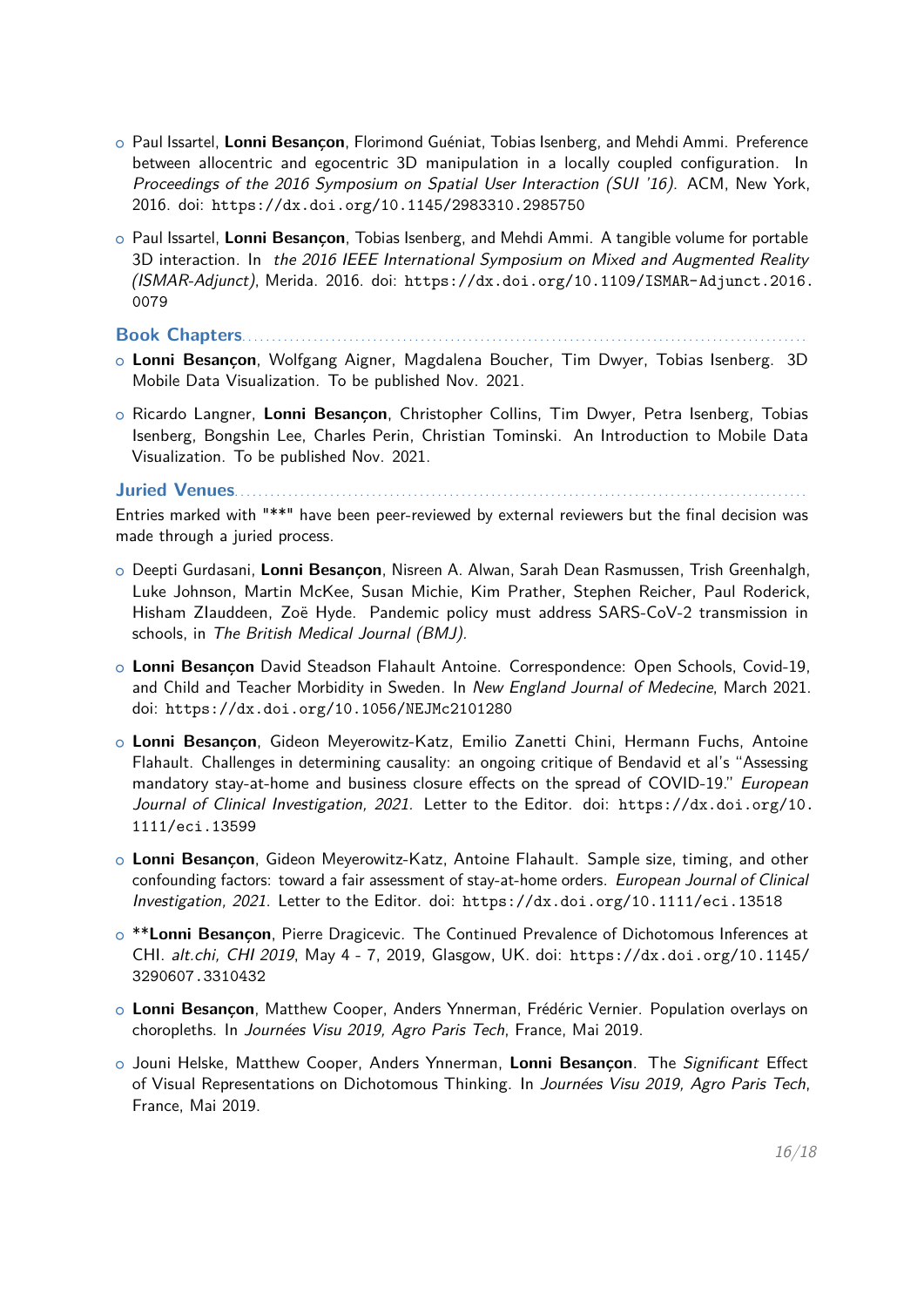- <sup>+</sup> Xiyao Wang, **Lonni Besançon**, Mehdi Ammi, Tobias Isenberg. Navigation Tactile 3D Augmentee pour Mobiles. In Journées Visu 2018, EDF Lab, Palaiseau, France, Mai 2018.
- <sup>+</sup> Tanja Blascheck, **Lonni Besançon**, Anastasia Bezerianos, Bongshin Lee, Petra Isenberg. Perception des visualisations sur smartwatch. In Journées Visu 2018, EDF Lab, Palaiseau, France, Mai 2018.
- o Lonni Besançon and Pierre Dragicevic. The Significant Difference between p-values and Confidence Intervals. In Patrick Girard and Thierry Duval, editors, 29ème conférence francophone sur l'Interaction Homme-Machine, page 10, Poitiers, France, August 2017. AFIHM. Alt.IHM.
- <sup>+</sup> **Lonni Besançon**, Paul Issartel, Mehdi Ammi, and Tobias Isenberg. Interactive 3D Data Exploration Using Hybrid Tactile/Tangible Input. In Journées Visu 2017, Rueil-Malmaison, France, June 2017.

#### **Workshops**. . . . . . . . . . . . . . . . . . . . . . . . . . . . . . . . . . . . . . . . . . . . . . . . . . . . . . . . . . . . . . . . . . . . . . . . . . . . . . . . . . . . . . . . . . . . . . . . . . . . .

- <sup>+</sup> **Lonni Besançon**, Anastasia Bezerianos, Pierre Dragicevic, Petra Isenberg, Yvonne Jansen. "Publishing Visualization Studies as Registered Reports: Expected Benefits and Researchers' Attitudes." in alt.VIS 2021, an IEEE VIS Workshop. DOI:[https://doi.org/10.31219/osf.](https://doi.org/10.31219/osf.io/3z7kx) [io/3z7kx](https://doi.org/10.31219/osf.io/3z7kx)
- <sup>+</sup> Nick Spyrison, Benjamin Lee, **Lonni Besançon**. ""Is IEEE VIS \*that\* good?" On key factors in the initial assessment of manuscript and venue quality." in alt. VIS 2021, an IEEE VIS Workshop. DOI: <https://doi.org/10.31219/osf.io/65wm7>
- <sup>+</sup> Xiyao Wang, **Lonni Besançon**, Florimond Guéniat, Mickaël Sereno, Mehdi Ammi, Tobias Isenberg. A Vision of Bringing ImmersiveVisualization to Scientific Workflows. In Proceedings of the Workshop on Immersive Analytics at CHI 2019, May 4 - 7, 2019, Glasgow, UK.
- <sup>+</sup> Tanja Blascheck, Anastasia Bezerianos, **Lonni Besançon**, Bongshin Lee, Petra Isenberg. Preparing for Perceptual Studies: Position and Orientation of Wrist-worn Smartwatches for Reading Tasks. In Proc. Data Visualization on Mobile Devices, ACM CHI, 2018, Montreal, Canada.

Extended Abstracts........

- <sup>+</sup> Stéphane Gosset, Mickael Sereno, **Lonni Besançon**, Tobias Isenberg. Tangible Volumetric Brushing in Augmented Reality. Posters of IEEE Visualization, Oct 2020, Salt Lake City, United States. October 2020.
- <sup>+</sup> Mickael Sereno, **Lonni Besançon**, Tobias Isenberg. Supporting Volumetric Data Visualization and Analysis by Combining Augmented Reality Visuals with Multi-Touch Input. In Eurographics Proceedings Extended Abstracts, June 2019.
- <sup>+</sup> Mickael Sereno, Mehdi Ammi, Tobias Isenberg, and **Lonni Besançon**. Tangible brush: Performing 3D selection with portable and position-aware devices. In IEEE VIS Poster Compendium, October 2016
- <sup>+</sup> Mickael Sereno, Mehdi Ammi, Tobias Isenberg, and **Lonni Besançon**. Hybrid Tactile/Tangible Interaction for 3D Selection. In 29ème conférence francophone sur l'Interaction Homme-Machine, page 6 , Poitiers, France, August 2017.